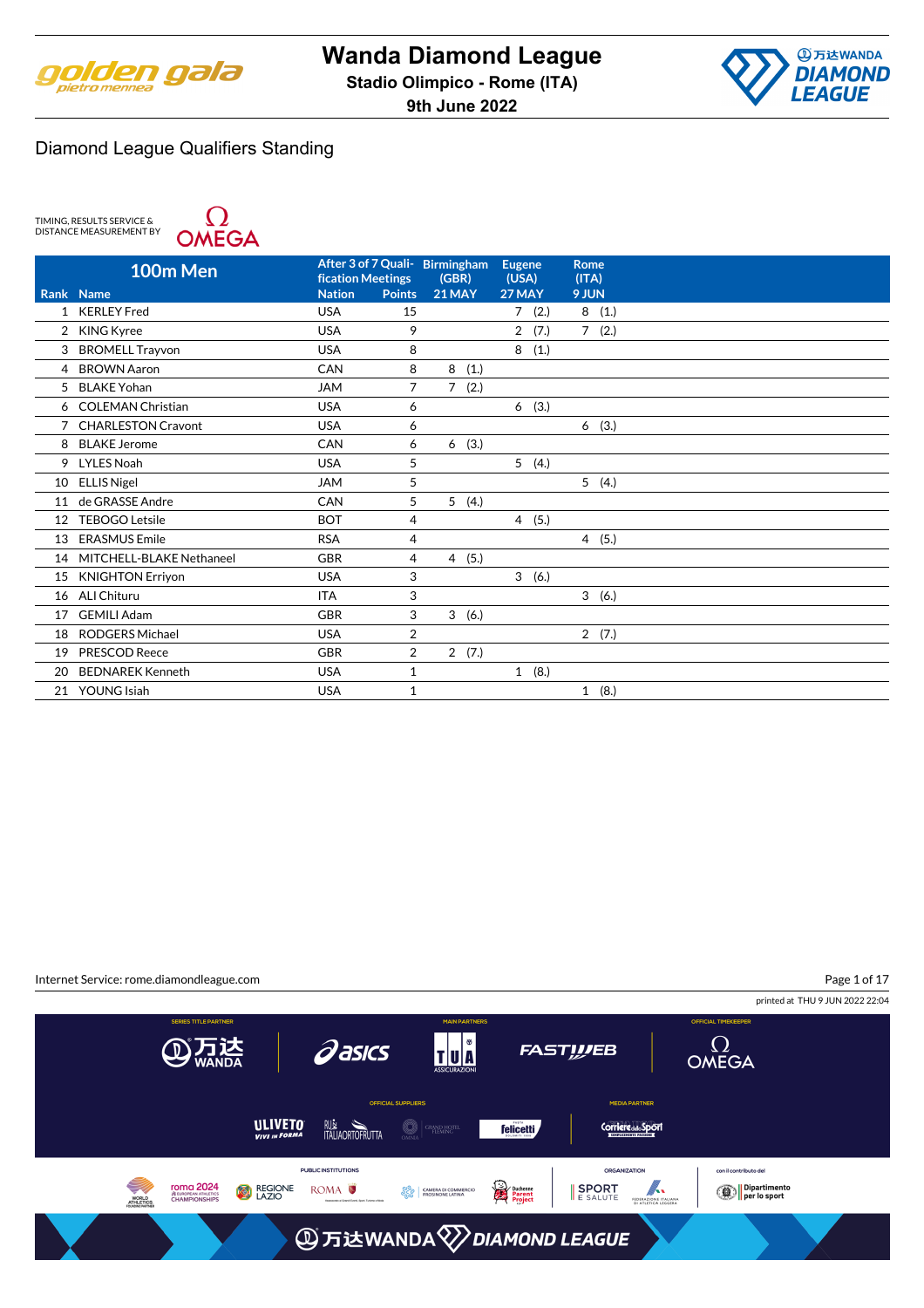



|    | 200m Men                | After 2 of 6 Quali-<br><b>fication Meetings</b> |                | <b>Doha</b><br>(QAT)   | <b>Rabat</b><br>(MAR) |  |
|----|-------------------------|-------------------------------------------------|----------------|------------------------|-----------------------|--|
|    | Rank Name               | <b>Nation</b>                                   | <b>Points</b>  | 13 MAY                 | 5 JUN                 |  |
|    | 1 LYLES Noah            | <b>USA</b>                                      | 8              | 8<br>(1.)              |                       |  |
|    | 2 BEDNAREK Kenneth      | <b>USA</b>                                      | 8              |                        | 8<br>(1.)             |  |
|    | 3 KERLEY Fred           | <b>USA</b>                                      | 7              | $\overline{7}$<br>(2.) |                       |  |
|    | 4 ADAMS Luxolo          | <b>RSA</b>                                      | 7              |                        | $7^{\circ}$<br>(2.)   |  |
|    | 5 BLAKE Jerome          | <b>CAN</b>                                      | 7              | 3<br>(6.)              | 4(5.)                 |  |
|    | 6 RICHARDS Jereem       | <b>TTO</b>                                      | 6              | (3.)<br>6              |                       |  |
|    | 7 DESALU Eseosa Fostine | <b>ITA</b>                                      | 6              |                        | (3.)<br>6             |  |
|    | 8 de GRASSE Andre       | <b>CAN</b>                                      | 5              | 5<br>(4.)              |                       |  |
|    | 9 MARTÍNEZ Yancarlos    | <b>DOM</b>                                      | 5              |                        | 5(4.)                 |  |
| 10 | <b>BROWN Aaron</b>      | <b>CAN</b>                                      | 4              | 4(5.)                  |                       |  |
| 11 | MAKWALA Isaac           | <b>BOT</b>                                      | 3              |                        | 3(6.)                 |  |
| 12 | <b>TORTU Filippo</b>    | <b>ITA</b>                                      | $\overline{2}$ | 2(7.)                  |                       |  |
| 13 | REAIS William           | <b>SUI</b>                                      | 2              |                        | 2(7.)                 |  |
| 14 | TAKORDMIOUI Mehdi       | <b>MAR</b>                                      |                |                        | (8.)<br>1             |  |

|    | 400m Men                  | <b>fication Meetings</b> |                | After 3 of 7 Quali- Birmingham<br>(GBR) | <b>Eugene</b><br>(USA) | <b>Rome</b><br>(ITA) |  |
|----|---------------------------|--------------------------|----------------|-----------------------------------------|------------------------|----------------------|--|
|    | Rank Name                 | <b>Nation</b>            | <b>Points</b>  | <b>21 MAY</b>                           | 27 MAY                 | 9 JUN                |  |
|    | 1 NORWOOD Vernon          | <b>USA</b>               | 17             | (4.)<br>5                               | 5(4.)                  | 7(2.)                |  |
|    | JAMES Kirani              | <b>GRN</b>               | 15             |                                         | (2.)                   | (1.)<br>8            |  |
|    | 3 HUDSON-SMITH Matthew    | <b>GBR</b>               | 14             | 8<br>(1.)                               | (3.)<br>6              |                      |  |
|    | 4 CHERRY Michael          | <b>USA</b>               | 9              |                                         | 3<br>(6.)              | (3.)<br>6            |  |
|    | 5 NORMAN Michael          | <b>USA</b>               | 8              |                                         | 8<br>(1.)              |                      |  |
|    | 6 DEADMON Bryce           | <b>USA</b>               | 8              | 7<br>(2.)                               | 1(8.)                  |                      |  |
|    | <b>MAKWALA Isaac</b>      | <b>BOT</b>               | 7              | (5.)<br>4                               | 2(7.)                  | (8.)<br>1            |  |
|    | 8 MONTGOMERY Kahmari      | <b>USA</b>               | 6              | (3.)<br>6                               |                        |                      |  |
|    | 9 BONEVACIA Liemarvin     | <b>NED</b>               | 6              | (6.)<br>3                               |                        | 3<br>(6.)            |  |
| 10 | <b>FELIZ Lidio Andres</b> | <b>DOM</b>               | 5              |                                         |                        | 5(4.)                |  |
| 11 | <b>RICHARDS Jereem</b>    | TTO                      | 4              |                                         | 4(5.)                  |                      |  |
| 12 | <b>TAYLOR Christopher</b> | <b>JAM</b>               | 4              |                                         |                        | (5.)<br>4            |  |
| 13 | SCOTTI Edoardo            | ITA                      | 2              |                                         |                        | 2(7.)                |  |
| 14 | HAYDOCK-WILSON Alex       | <b>GBR</b>               | $\overline{2}$ | 2(7.)                                   |                        |                      |  |
| 15 | <b>LONDON Wilbert</b>     | <b>USA</b>               | 1              | (8.)<br>1                               |                        |                      |  |

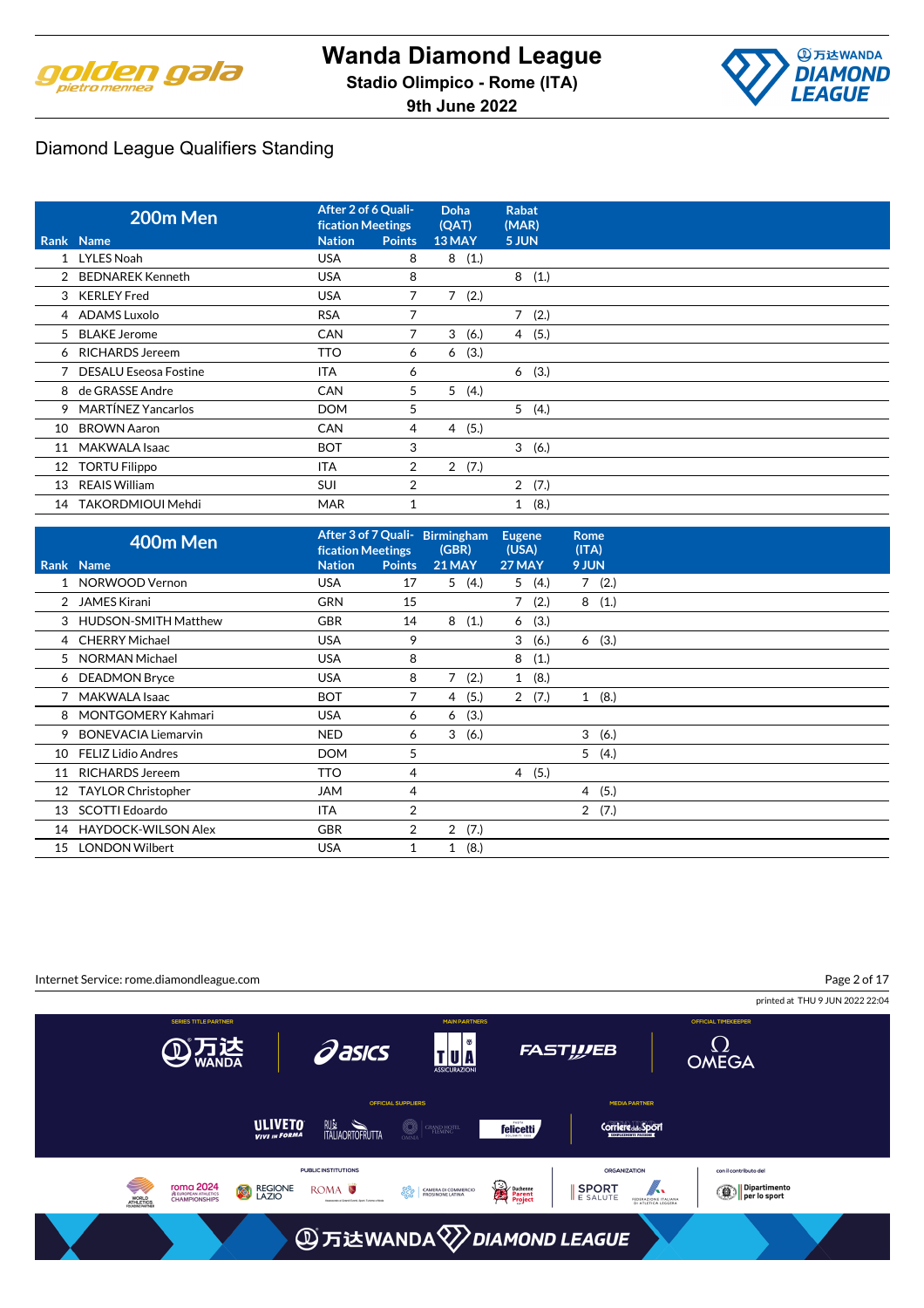



# Diamond League Qualifiers Standing

|                | 800m Men                         | After 3 of 7 Quali-<br><b>fication Meetings</b> |                | Doha<br>(QAT)          | <b>Birmingham</b><br>(GBR) | <b>Rabat</b><br>(MAR) |
|----------------|----------------------------------|-------------------------------------------------|----------------|------------------------|----------------------------|-----------------------|
|                | Rank Name                        | <b>Nation</b>                                   | <b>Points</b>  | 13 MAY                 | <b>21 MAY</b>              | 5 JUN                 |
|                | 1 AROP Marco                     | CAN                                             | 14             | (3.)<br>6              | 8(1.)                      |                       |
|                | 2 WANYONYI Emmanuel              | <b>KEN</b>                                      | 8              |                        |                            | 8<br>(1.)             |
| 3              | <b>KIBET Noah</b>                | <b>KEN</b>                                      | 8              | 8<br>(1.)              |                            |                       |
| 4              | <b>AMOS Nijel</b>                | <b>BOT</b>                                      | 7              |                        |                            | 7(2.)                 |
| 5              | ROBERT Benjamin                  | <b>FRA</b>                                      | 7              |                        | 7(2.)                      |                       |
| 6              | <b>BOL Peter</b>                 | <b>AUS</b>                                      | $\overline{7}$ | 7(2.)                  |                            |                       |
| $\overline{7}$ | <b>TUAL Gabriel</b>              | <b>FRA</b>                                      | 6              |                        |                            | 6(3.)                 |
| 8              | <b>HOPPEL Bryce</b>              | <b>USA</b>                                      | 6              |                        | (3.)<br>6                  |                       |
| 9              | <b>ROWDEN Daniel</b>             | GBR                                             | 6              | 5(4.)                  | (8.)<br>$\mathbf{1}$       |                       |
| 10             | <b>KIPRUTO Collins</b>           | <b>KEN</b>                                      | 5              |                        |                            | 5(4.)                 |
| 11             | <b>WIGHTMAN Jake</b>             | GBR                                             | 5              |                        | 5(4.)                      |                       |
| 12             | <b>TUKA Amel</b>                 | BIH                                             | 4              |                        |                            | 4(5.)                 |
| 13             | <b>DOBEK Patryk</b>              | POL                                             | 4              |                        | 4(5.)                      |                       |
| 14             | <b>ROTICH Ferguson Cheruiyot</b> | <b>KEN</b>                                      | 4              | (5.)<br>$\overline{4}$ |                            |                       |
| 15             | <b>KINYAMAL Wyclife</b>          | <b>KEN</b>                                      | 3              |                        | 3 <sup>1</sup><br>(6.)     |                       |
| 16             | <b>EL GUESSE Abdelati</b>        | <b>MAR</b>                                      | 3              |                        |                            | 3(6.)                 |
| 17             | <b>BRAZIER Donavan</b>           | <b>USA</b>                                      | 3              | 3<br>(6.)              |                            |                       |
| 18             | <b>SMAILI Mostafa</b>            | <b>MAR</b>                                      | 2              |                        |                            | 2(7.)                 |
| 19             | <b>MURPHY Clayton</b>            | <b>USA</b>                                      | 2              |                        | 2(7.)                      |                       |
| 20             | <b>HASSAN Abdirahman Saeed</b>   | QAT                                             | 2              | 2(7.)                  |                            |                       |
| 21             | <b>KORIR Emmanuel Kipkurui</b>   | <b>KEN</b>                                      | 1              |                        |                            | 1(8.)                 |
|                | 22 BALLA Musaeb Abdulrahman      | QAT                                             | $\mathbf{1}$   | (8.)<br>$\mathbf{1}$   |                            |                       |

Internet Service: rome.diamondleague.com Page 3 of 17printed at THU 9 JUN 2022 22:04 TU<sup>N</sup>  $\Omega$ OMEGA **Pasics ATE FASTWEB MEDIA PARTNER** ULIVETO **RUM**<br>ITALIAORTOFRUTTA  $\bigcirc \mid$ grand hotel **felicetti Corriere del Sport** PUBLIC INSTITUTIONS ORGANIZATION con il contributo del **TOMA 2024**<br>
SEUROPEAN ATHLETICS<br>
CHAMPIONSHIPS Duchenne<br>Parent<br>Project SPORT FEDERAZIONE ITALIANA Dipartimento<br>Pler lo sport Ş ROMA<sup>O</sup> REGIONE  $\left.\begin{array}{c} \mathfrak{S}_{\mathbf{C}}^{\mathbf{C}} \\ \mathfrak{S}_{\mathbf{C}}^{\mathbf{C}} \\ \mathfrak{S}_{\mathbf{C}}^{\mathbf{C}} \end{array}\right|$  CAMERA DI COMME WORLD<br>ATHLETICS **③万达WANDA**<sup>√</sup>DIAMOND LEAGUE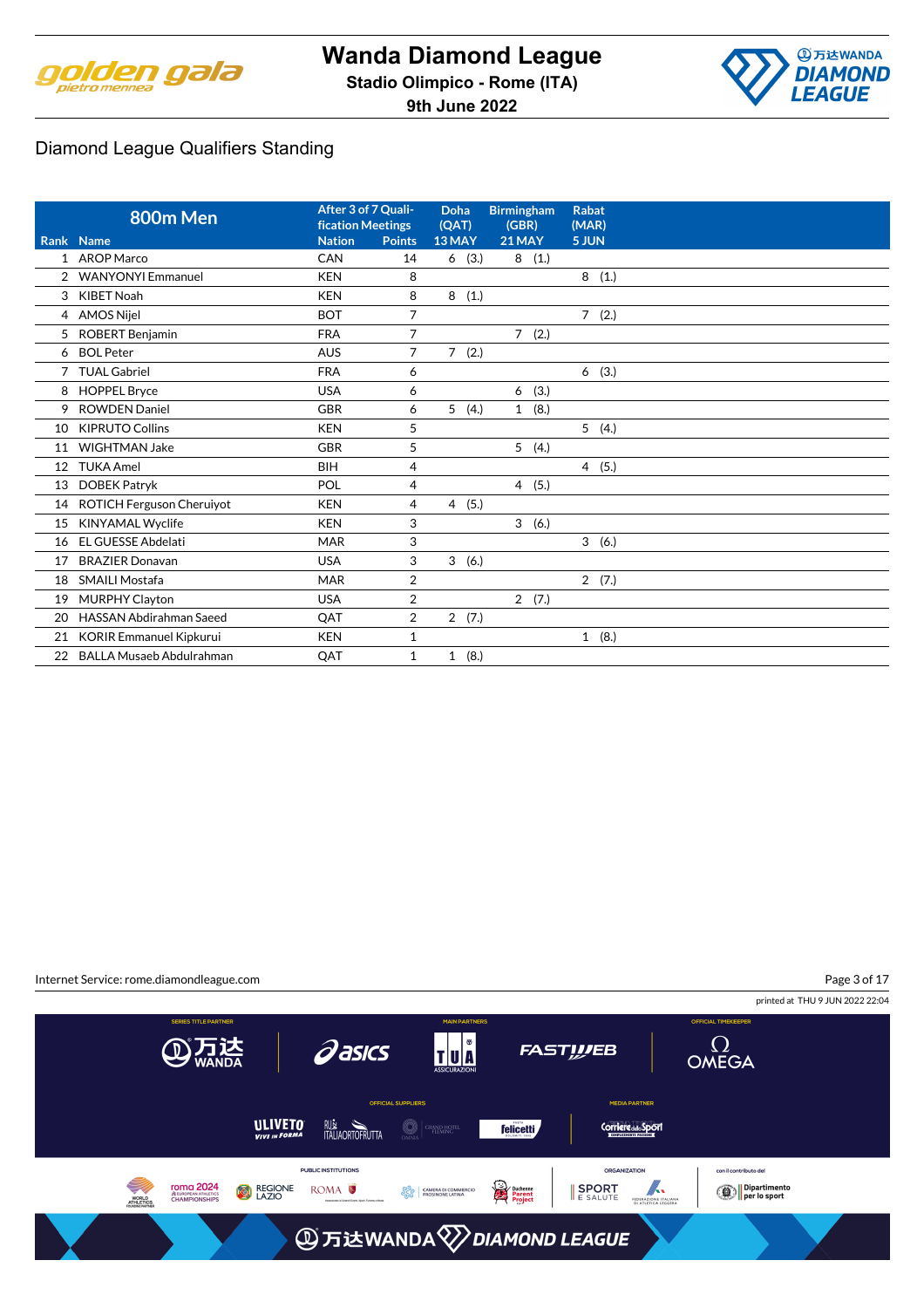

**4万达WANDA DIAMOND LEAGUE** 

**9th June 2022**

# Diamond League Qualifiers Standing

|    | <b>1500m Men</b>          | After 4 of 7 Quali-<br><b>fication Meetings</b> |                | Doha<br>(QAT) | <b>Birmingham</b><br>(GBR) | <b>Eugene</b><br>(USA) | <b>Rabat</b><br>(MAR)  |
|----|---------------------------|-------------------------------------------------|----------------|---------------|----------------------------|------------------------|------------------------|
|    | Rank Name                 | <b>Nation</b>                                   | <b>Points</b>  | 13 MAY        | 21 MAY                     | 27 MAY                 | 5 JUN                  |
|    | 1 KIPSANG Abel            | <b>KEN</b>                                      | 21             | (1.)<br>8     | 8<br>(1.)                  | 5(4.)                  |                        |
| 2  | <b>HOARE Oliver</b>       | <b>AUS</b>                                      | 13             |               | (3.)<br>6                  | $7^{\circ}$<br>(2.)    |                        |
|    | 3 CHERUIYOT Timothy       | <b>KEN</b>                                      | 13             | 7(2.)         |                            | (3.)<br>6              |                        |
|    | 4 HEYWARD Jake            | <b>GBR</b>                                      | 9              |               |                            | 2(7.)                  | $7^{\circ}$<br>(2.)    |
| 5  | <b>KATIR Mohamed</b>      | <b>ESP</b>                                      | 9              |               | (2.)<br>$7^{\circ}$        |                        | $\overline{2}$<br>(7.) |
|    | 6 WIGHTMAN Jake           | <b>GBR</b>                                      | 8              |               |                            |                        | 8<br>(1.)              |
| 7  | <b>INGEBRIGTSEN Jakob</b> | <b>NOR</b>                                      | 8              |               |                            | 8(1.)                  |                        |
| 8  | <b>GRETHEN Charles</b>    | <b>LUX</b>                                      | $\overline{7}$ |               | 2(7.)                      |                        | 5<br>(4.)              |
| 9  | <b>SADIKI Abdellatif</b>  | <b>MAR</b>                                      | 6              |               |                            |                        | (3.)<br>6              |
| 10 | <b>LEMI Teddese</b>       | <b>ETH</b>                                      | 6              | (3.)<br>6     |                            |                        |                        |
| 11 | <b>ROZMYS Michal</b>      | POL                                             | 5              |               | 5(4.)                      |                        |                        |
| 12 | <b>KEJELCHA Yomif</b>     | <b>ETH</b>                                      | 5              | 5(4.)         |                            |                        |                        |
| 13 | <b>DEBJANI</b> Ismael     | <b>BEL</b>                                      | $\overline{4}$ |               |                            |                        | (5.)<br>$\overline{4}$ |
| 14 | <b>ZELEKE Samuel</b>      | <b>ETH</b>                                      | 4              | 1(8.)         |                            |                        | 3<br>(6.)              |
| 15 | <b>KERR Josh</b>          | <b>GBR</b>                                      | $\overline{4}$ |               | 4(5.)                      |                        |                        |
| 16 | <b>ETIANG Kamar</b>       | <b>KEN</b>                                      | $\overline{4}$ | 4(5.)         |                            |                        |                        |
| 17 | <b>HOCKER Cole</b>        | <b>USA</b>                                      | 4              |               |                            | 4(5.)                  |                        |
| 18 | <b>MECHAAL Adel</b>       | ESP                                             | 3              |               | 3(6.)                      |                        |                        |
| 19 | <b>RAMSDEN Matthew</b>    | <b>AUS</b>                                      | 3              | 3(6.)         |                            |                        |                        |
| 20 | <b>TEARE Cooper</b>       | <b>USA</b>                                      | 3              |               |                            | 3<br>(6.)              |                        |
| 21 | SIMOTWO Charles Cheboi    | <b>KEN</b>                                      | 2              | 2(7.)         |                            |                        |                        |
| 22 | <b>OULADHA Hicham</b>     | <b>MAR</b>                                      | $\mathbf{1}$   |               |                            |                        | 1(8.)                  |
| 23 | <b>STONIER Matthew</b>    | <b>GBR</b>                                      | 1              |               | 1(8.)                      |                        |                        |
|    | 24 PAULSON William        | CAN                                             | $\mathbf{1}$   |               |                            | 1(8.)                  |                        |

Page 4 of 17Internet Service: rome.diamondleague.com printed at THU 9 JUN 2022 22:04 TU<sup>N</sup>  $\Omega$ OMEGA **Pasics ATE FASTWEB MEDIA PARTNER** ULIVETO **RUM**<br>ITALIAORTOFRUTTA  $\bigcirc \mid$ grand hotel **felicetti Corriere del Sport** PUBLIC INSTITUTIONS ORGANIZATION con il contributo del **TOMA 2024**<br>
SEUROPEAN ATHLETICS<br>
CHAMPIONSHIPS Dipartimento<br>Pler lo sport Ş FEDERAZIONE ITALIANA ROMA<sup>O</sup> SPORT REGIONE Duchenne<br>Parent<br>Project  $\left|\frac{\partial \mathcal{R}_0}{\partial \mathcal{R}_0}\right|$  CAMERA DI COMME WORLD<br>ATHLETICS **③万达WANDA**<sup>√</sup>DIAMOND LEAGUE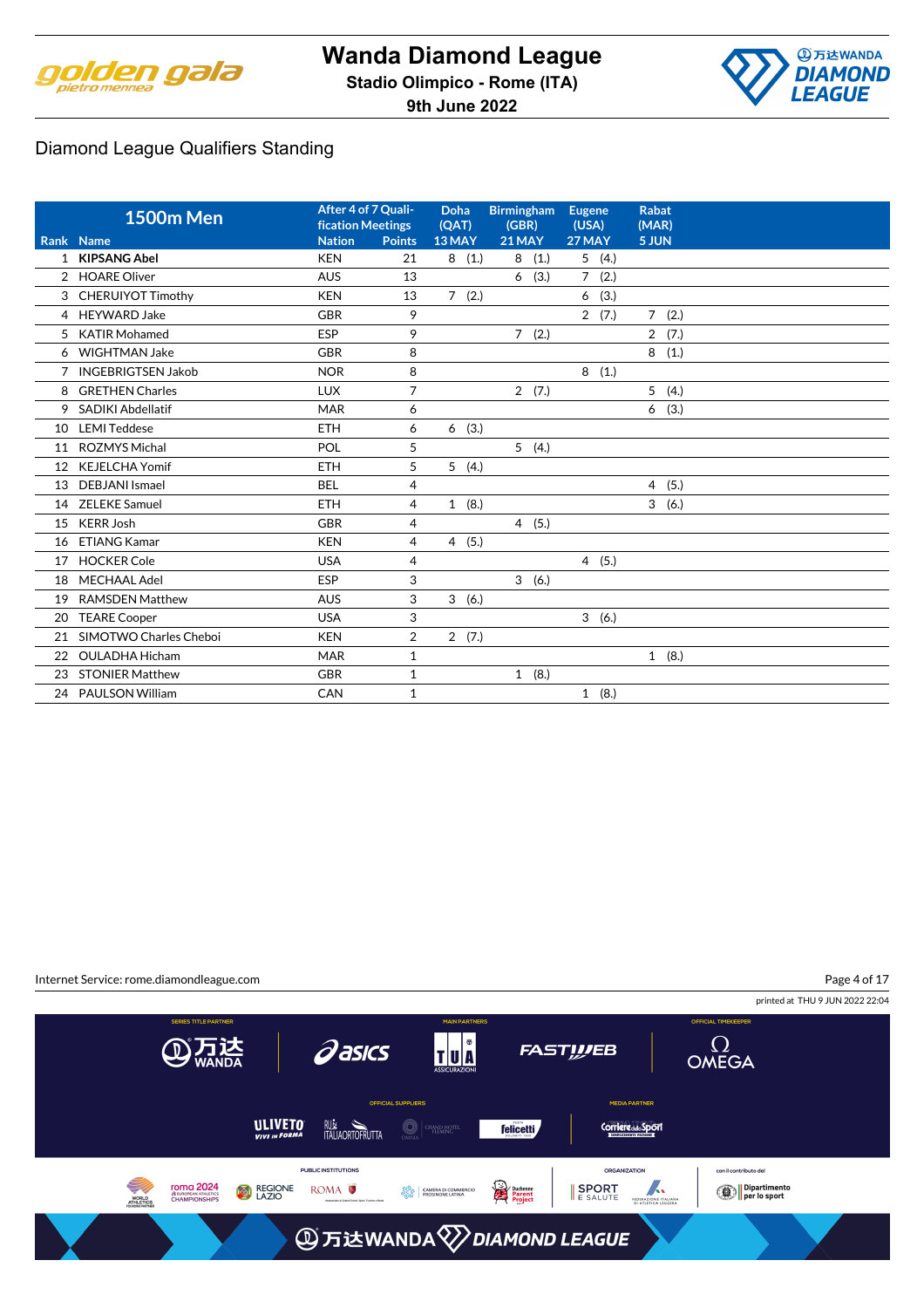



|    | <b>5000m Men</b>           | After 2 of 7 Quali-<br><b>fication Meetings</b> |                | <b>Eugene</b><br>(USA) | Rome<br>(ITA) |
|----|----------------------------|-------------------------------------------------|----------------|------------------------|---------------|
|    | Rank Name                  | <b>Nation</b>                                   | <b>Points</b>  | <b>27 MAY</b>          | 9 JUN         |
|    | 1 BAREGA Selemon           | <b>ETH</b>                                      | 11             | 6(3.)                  | 5(4.)         |
|    | 2 AHMED Mohammed           | <b>CAN</b>                                      | 9              | 5<br>(4.)              | 4(5.)         |
|    | 3 KIMELI Nicholas Kipkorir | <b>KEN</b>                                      | 8              |                        | 8<br>(1.)     |
|    | 4 AREGAWI Berihu           | <b>ETH</b>                                      | 8              | 8<br>(1.)              |               |
|    | 5 KROP Jacob               | <b>KEN</b>                                      | 7              |                        | 7(2.)         |
|    | 6 TEFERA Samuel            | <b>ETH</b>                                      | 7              | 7(2.)                  |               |
|    | 7 KEJELCHA Yomif           | <b>ETH</b>                                      | 6              |                        | (3.)<br>6     |
|    | 8 WALE Getnet              | <b>ETH</b>                                      | 4              | (5.)<br>4              |               |
|    | 9 BEKELE Telahun Haile     | <b>ETH</b>                                      | 3              |                        | 3(6.)         |
| 10 | <b>RAMSDEN Matthew</b>     | <b>AUS</b>                                      | 3              | 3<br>(6.)              |               |
| 11 | <b>EDRIS Muktar</b>        | <b>ETH</b>                                      | $\overline{2}$ |                        | 2(7.)         |
| 12 | <b>ROBINSON Brett</b>      | <b>AUS</b>                                      | $\overline{2}$ | 2(7.)                  |               |
|    | 13 NDIKUMWENAYO Thierry    | <b>BDI</b>                                      |                |                        | 1(8.)         |
| 14 | PARSONS Sam                | <b>GER</b>                                      |                | (8.)<br>1              |               |

|    | 3000m Steeplechase Men       | After 3 of 5 Quali-<br><b>fication Meetings</b> |               | <b>Doha</b><br>(QAT) | <b>Rabat</b><br>(MAR) | <b>Rome</b><br>(ITA)   |  |
|----|------------------------------|-------------------------------------------------|---------------|----------------------|-----------------------|------------------------|--|
|    | Rank Name                    | <b>Nation</b>                                   | <b>Points</b> | 13 MAY               | 5 JUN                 | 9 JUN                  |  |
|    | 1 GIRMA Lamecha              | <b>ETH</b>                                      | 22            | 7(2.)                | (2.)<br>7             | 8(1.)                  |  |
| 2  | <b>EL BAKKALI Soufiane</b>   | <b>MAR</b>                                      | 16            | (1.)<br>8            | 8<br>(1.)             |                        |  |
| 3  | KIBIWOT Abraham              | <b>KEN</b>                                      | 13            | (3.)<br>6            |                       | $\overline{7}$<br>(2.) |  |
| 4  | <b>KIPRUTO Conseslus</b>     | <b>KEN</b>                                      | 10            |                      | 5<br>(4.)             | 5<br>(4.)              |  |
| 5  | <b>BOR Hillary</b>           | <b>USA</b>                                      | 9             | 5<br>(4.)            | 3<br>(6.)             | 1(8.)                  |  |
|    | 6 WALE Getnet                | <b>ETH</b>                                      | 8             | 2(7.)                |                       | 6(3.)                  |  |
|    | 7 TEGEGN Hailemariyam        | <b>ETH</b>                                      | 6             |                      | 6(3.)                 |                        |  |
| 8  | <b>SEREM Amos</b>            | <b>KEN</b>                                      | 4             |                      |                       | 4(5.)                  |  |
| 9  | <b>BETT Leonard Kipkemoi</b> | <b>KEN</b>                                      | 4             | 4(5.)                |                       |                        |  |
| 10 | <b>SABLE Avinash Mukund</b>  | <b>IND</b>                                      | 4             |                      | 4(5.)                 |                        |  |
| 11 | KIGEN Benjamin               | <b>KEN</b>                                      | 4             | 3<br>(6.)            | 1(8.)                 |                        |  |
| 12 | ABDELWAHED Ahmed             | <b>ITA</b>                                      | 3             |                      |                       | 3<br>(6.)              |  |
| 13 | ZOGHLAMI Osama               | ITA                                             | 2             |                      |                       | 2(7.)                  |  |
| 14 | <b>BELHADJ Mehdi</b>         | <b>FRA</b>                                      | 2             |                      | 2(7.)                 |                        |  |
| 15 | KIPSANG Lawrence Kemboi      | <b>KEN</b>                                      | 1             | (8.)<br>$\mathbf{1}$ |                       |                        |  |

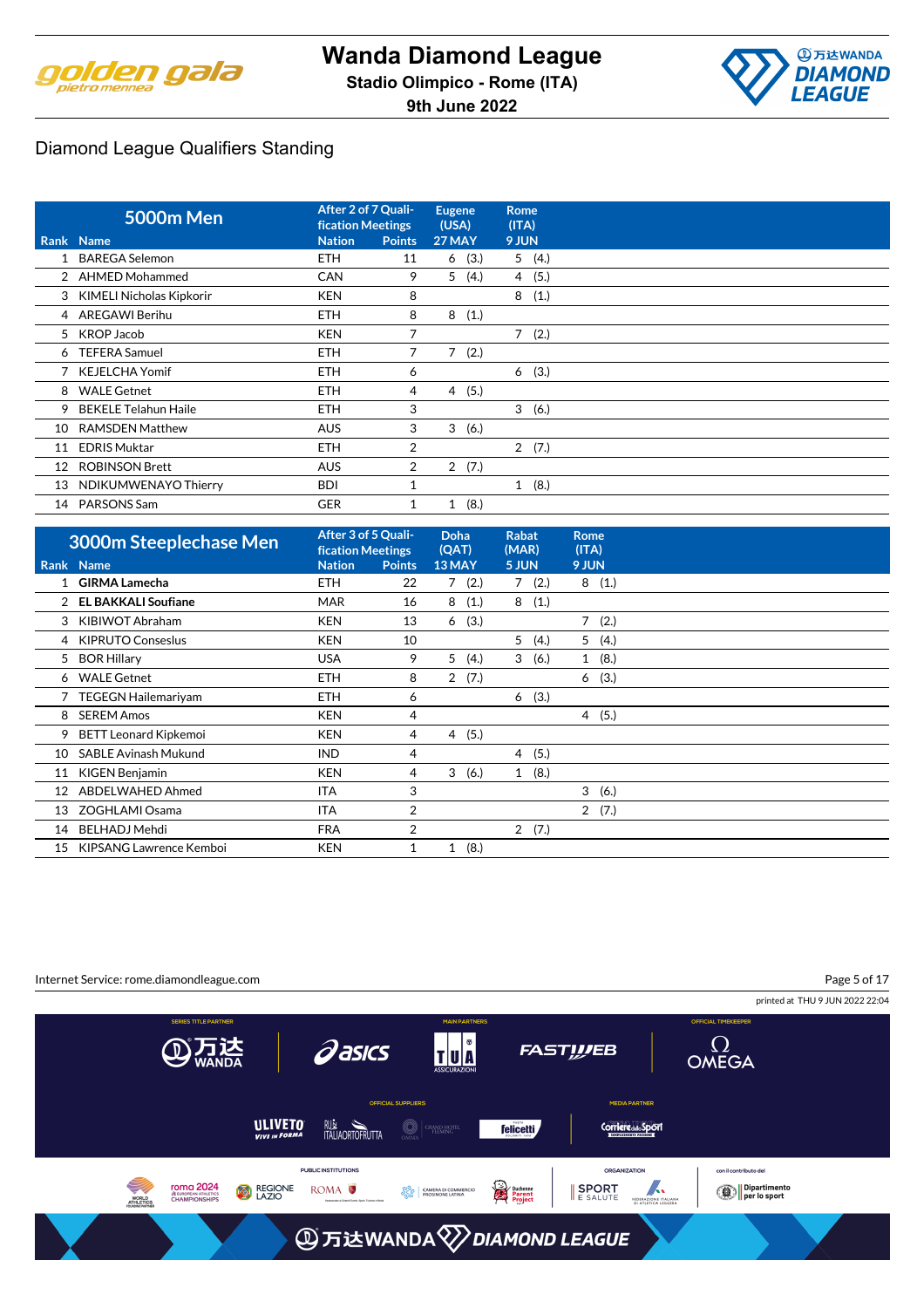



| <b>110m Hurdles Men</b> | <b>fication Meetings</b> |               | After 1 of 6 Quali- Birmingham<br>(GBR) |
|-------------------------|--------------------------|---------------|-----------------------------------------|
| Rank Name               | <b>Nation</b>            | <b>Points</b> | <b>21 MAY</b>                           |
| 1 PARCHMENT Hansle      | <b>JAM</b>               | 8             | (1.)<br>8                               |
| 2 McLEOD Omar           | <b>JAM</b>               |               | (2.)                                    |
| 3 MARTÍNEZ Asier        | <b>ESP</b>               | 6             | (3.)<br>6                               |
| 4 CZYKIER Damian        | <b>POL</b>               | 5             | (4.)<br>5                               |
| 5 POZZI Andrew          | <b>GBR</b>               | 4             | (5.)<br>4                               |
| 6 MANGA Aurel           | <b>FRA</b>               | 3             | (6.)<br>3                               |
| 7 KING David            | <b>GBR</b>               | 2             | (7.)<br>2                               |
| 8 ZAZA Wellington       | LBR                      |               | (8.)                                    |

|                   | 400m Hurdles Men        | After 3 of 7 Quali-<br><b>fication Meetings</b> |                | Doha<br>(QAT)          | <b>Eugene</b><br>(USA) |       | <b>Rabat</b><br>(MAR) |  |
|-------------------|-------------------------|-------------------------------------------------|----------------|------------------------|------------------------|-------|-----------------------|--|
|                   | Rank Name               | <b>Nation</b>                                   | <b>Points</b>  | 13 MAY                 | 27 MAY                 |       | 5 JUN                 |  |
|                   | 1 dos SANTOS Alison     | <b>BRA</b>                                      | 16             | 8(1.)                  |                        | 8(1.) |                       |  |
|                   | 2 ROSSER Khallifah      | <b>USA</b>                                      | 15             |                        | $\overline{7}$         | (2.)  | 8<br>(1.)             |  |
|                   | 3 MÄGI Rasmus           | <b>EST</b>                                      | 11             |                        | 4                      | (5.)  | $7^{\circ}$<br>(2.)   |  |
|                   | 4 HYDE Jaheel           | <b>JAM</b>                                      | 10             | (5.)<br>4              | $\mathbf{2}$           | (7.)  | (5.)<br>4             |  |
|                   | 5 COPELLO Yasmani       | <b>TUR</b>                                      | 8              | 3<br>(6.)              |                        |       | 5(4.)                 |  |
|                   | 6 BENJAMIN Rai          | <b>USA</b>                                      | 7              | (2.)<br>$\overline{7}$ |                        |       |                       |  |
| 7                 | <b>HALL Quincy</b>      | <b>USA</b>                                      | 6              |                        | 6                      | (3.)  |                       |  |
| 8                 | <b>HAPPIO Wilfried</b>  | <b>FRA</b>                                      | 6              |                        |                        |       | (3.)<br>6             |  |
| 9                 | <b>BARR Thomas</b>      | <b>IRL</b>                                      | 6              | (3.)<br>6              |                        |       |                       |  |
| 10                | <b>BENGTSTRÖM Carl</b>  | <b>SWE</b>                                      | 5              |                        |                        | 5(4.) |                       |  |
| 11                | McMASTER Kyron          | <b>IVB</b>                                      | 5              | 5<br>(4.)              |                        |       |                       |  |
| $12 \overline{ }$ | <b>ALLENCJ</b>          | <b>USA</b>                                      | 3              |                        | 3                      | (6.)  |                       |  |
| 13                | <b>VAILLANT Ludvy</b>   | <b>FRA</b>                                      | 3              |                        |                        |       | 3<br>(6.)             |  |
| 14                | MADARI PALLIYALIL Jabir | <b>IND</b>                                      | $\overline{2}$ | $\overline{2}$<br>(7.) |                        |       |                       |  |
| 15                | <b>HINTI Saad</b>       | <b>MAR</b>                                      | $\overline{2}$ |                        |                        |       | 2(7.)                 |  |
| 16                | <b>MOWATT Kemar</b>     | <b>JAM</b>                                      |                |                        |                        | 1(8.) |                       |  |

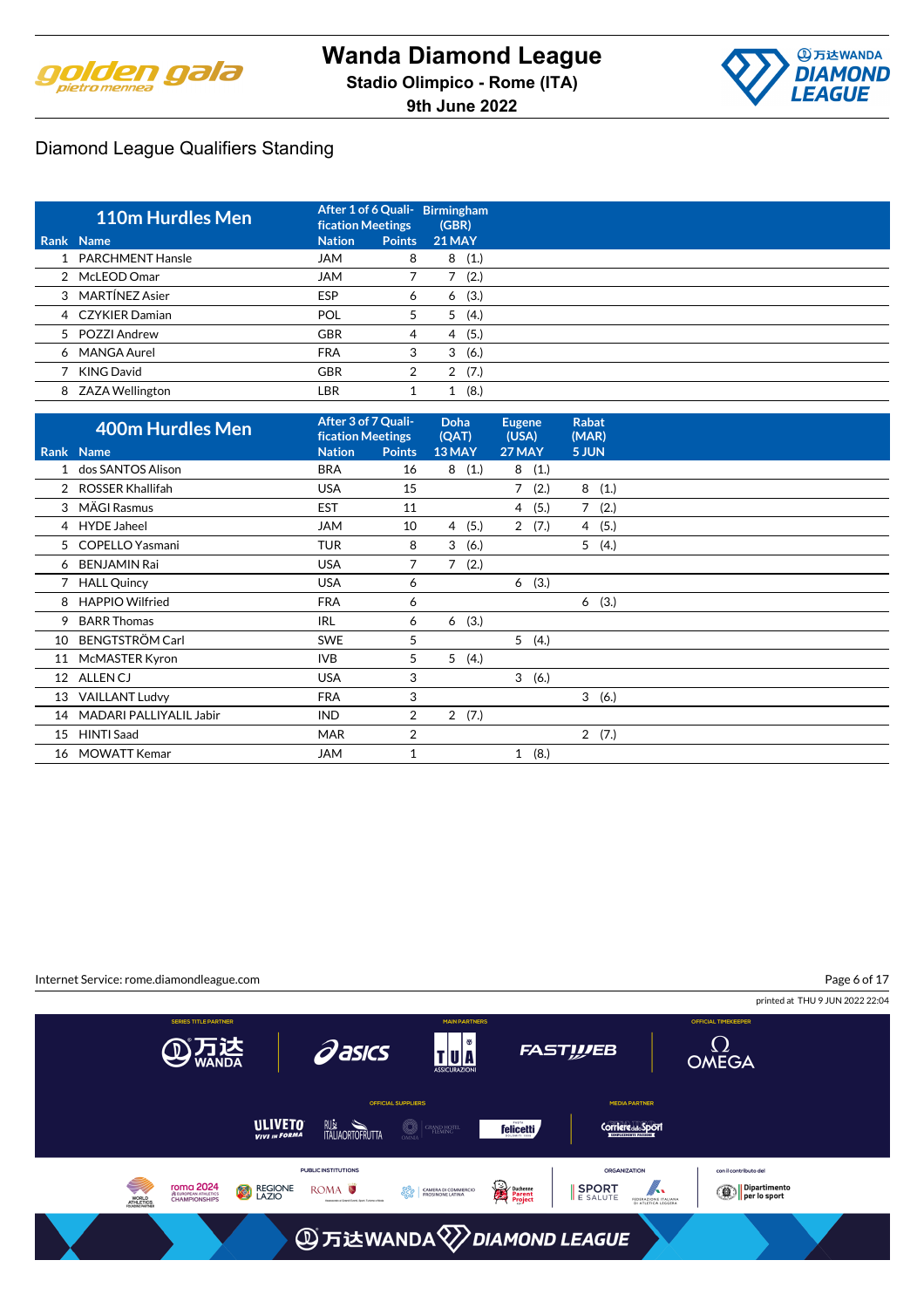



|                 | <b>High Jump Men</b>       | After 3 of 6 Quali-<br><b>fication Meetings</b> |                | Doha<br>(QAT) | <b>Birmingham</b><br>(GBR) | <b>Rome</b><br>(ITA)   |
|-----------------|----------------------------|-------------------------------------------------|----------------|---------------|----------------------------|------------------------|
|                 | Rank Name                  | <b>Nation</b>                                   | <b>Points</b>  | 13 MAY        | 21 MAY                     | 9 JUN                  |
|                 | 1 LOVETT Django            | <b>CAN</b>                                      | 15             | (3.)<br>6     | 8<br>(1.)                  | 1(8.)                  |
|                 | 2 TAMBERI Gianmarco        | <b>ITA</b>                                      | 15             | (7.)<br>2     | (2.)<br>7                  | (3.)<br>6              |
|                 | <b>KOBIELSKI Norbert</b>   | POL                                             | 13             |               | (3.)<br>6                  | 7<br>(2.)              |
|                 | 4 HARRISON JuVaughn        | <b>USA</b>                                      | 12             | (5.)<br>4     |                            | 8<br>(1.)              |
| 5               | McEWEN Shelby              | <b>USA</b>                                      | 9              | (5.)<br>4     | 5(4.)                      |                        |
|                 | 6 WOO Sanghyeok            | <b>KOR</b>                                      | 8              | (1.)<br>8     |                            |                        |
|                 | <b>KERR Hamish</b>         | <b>NZL</b>                                      | 8              | 5<br>(4.)     | 3(6.)                      |                        |
| 8               | <b>BARSHIM Mutaz Essa</b>  | QAT                                             | 7              | 7<br>(2.)     |                            |                        |
| 9               | PROTSENKO Andriy           | <b>UKR</b>                                      | 5              |               |                            | 5(4.)                  |
| 9               | <b>STARC Brandon</b>       | <b>AUS</b>                                      | 5              |               |                            | 5(4.)                  |
|                 | 11 GASCH Loïc              | <b>SUI</b>                                      | 4              |               | 4(5.)                      |                        |
| 12 <sup>°</sup> | <b>FASSINOTTI Marco</b>    | <b>ITA</b>                                      | 3              |               |                            | 3(6.)                  |
| 13              | <b>CLARKE-KHAN Joel</b>    | <b>GBR</b>                                      | 3              |               | 3(6.)                      |                        |
| 14              | <b>KAPITOLNIK Yonathan</b> | <b>ISR</b>                                      | $\overline{2}$ |               |                            | $\overline{2}$<br>(7.) |

| Rank Name<br><b>Nation</b><br><b>Points</b><br>13 MAY<br>27 MAY<br>1 DUPLANTIS Armand<br>8(1.)<br>8(1.)<br><b>SWE</b><br>16<br>5(4.)<br>(2.)<br><b>USA</b><br>12<br>$7^{\circ}$<br>2 NILSEN Christopher<br>7(2.)<br>3 LIGHTFOOT KC<br>5(4.)<br><b>USA</b><br>12<br>(3.)<br>4 GUTTORMSEN Sondre<br><b>NOR</b><br>6<br>6<br>(3.)<br>5 BROEDERS Ben<br><b>BEL</b><br>6<br>6<br>3<br>(6.)<br>2(7.)<br>6 LAVILLENIE Renaud<br><b>FRA</b><br>5<br>(5.)<br>7 LAVILLENIE Valentin<br><b>FRA</b><br>$\overline{4}$<br>4<br>(5.)<br>7 WOOTEN Jacob<br><b>USA</b><br>$\overline{4}$<br>4<br>3<br>3(6.)<br><b>USA</b><br>9 FRITSCH Clayton<br>2(7.)<br><b>LISEK Piotr</b><br>POL<br>$\overline{2}$<br>10<br>(8.)<br><b>GRE</b><br>11 KARALIS Emmanouil<br>1 | <b>Pole Vault Men</b> | After 2 of 6 Quali-<br><b>fication Meetings</b> | <b>Doha</b><br>(QAT) | <b>Eugene</b><br>(USA) |  |
|-------------------------------------------------------------------------------------------------------------------------------------------------------------------------------------------------------------------------------------------------------------------------------------------------------------------------------------------------------------------------------------------------------------------------------------------------------------------------------------------------------------------------------------------------------------------------------------------------------------------------------------------------------------------------------------------------------------------------------------------------|-----------------------|-------------------------------------------------|----------------------|------------------------|--|
|                                                                                                                                                                                                                                                                                                                                                                                                                                                                                                                                                                                                                                                                                                                                                 |                       |                                                 |                      |                        |  |
|                                                                                                                                                                                                                                                                                                                                                                                                                                                                                                                                                                                                                                                                                                                                                 |                       |                                                 |                      |                        |  |
|                                                                                                                                                                                                                                                                                                                                                                                                                                                                                                                                                                                                                                                                                                                                                 |                       |                                                 |                      |                        |  |
|                                                                                                                                                                                                                                                                                                                                                                                                                                                                                                                                                                                                                                                                                                                                                 |                       |                                                 |                      |                        |  |
|                                                                                                                                                                                                                                                                                                                                                                                                                                                                                                                                                                                                                                                                                                                                                 |                       |                                                 |                      |                        |  |
|                                                                                                                                                                                                                                                                                                                                                                                                                                                                                                                                                                                                                                                                                                                                                 |                       |                                                 |                      |                        |  |
|                                                                                                                                                                                                                                                                                                                                                                                                                                                                                                                                                                                                                                                                                                                                                 |                       |                                                 |                      |                        |  |
|                                                                                                                                                                                                                                                                                                                                                                                                                                                                                                                                                                                                                                                                                                                                                 |                       |                                                 |                      |                        |  |
|                                                                                                                                                                                                                                                                                                                                                                                                                                                                                                                                                                                                                                                                                                                                                 |                       |                                                 |                      |                        |  |
|                                                                                                                                                                                                                                                                                                                                                                                                                                                                                                                                                                                                                                                                                                                                                 |                       |                                                 |                      |                        |  |
|                                                                                                                                                                                                                                                                                                                                                                                                                                                                                                                                                                                                                                                                                                                                                 |                       |                                                 |                      |                        |  |
|                                                                                                                                                                                                                                                                                                                                                                                                                                                                                                                                                                                                                                                                                                                                                 |                       |                                                 |                      |                        |  |

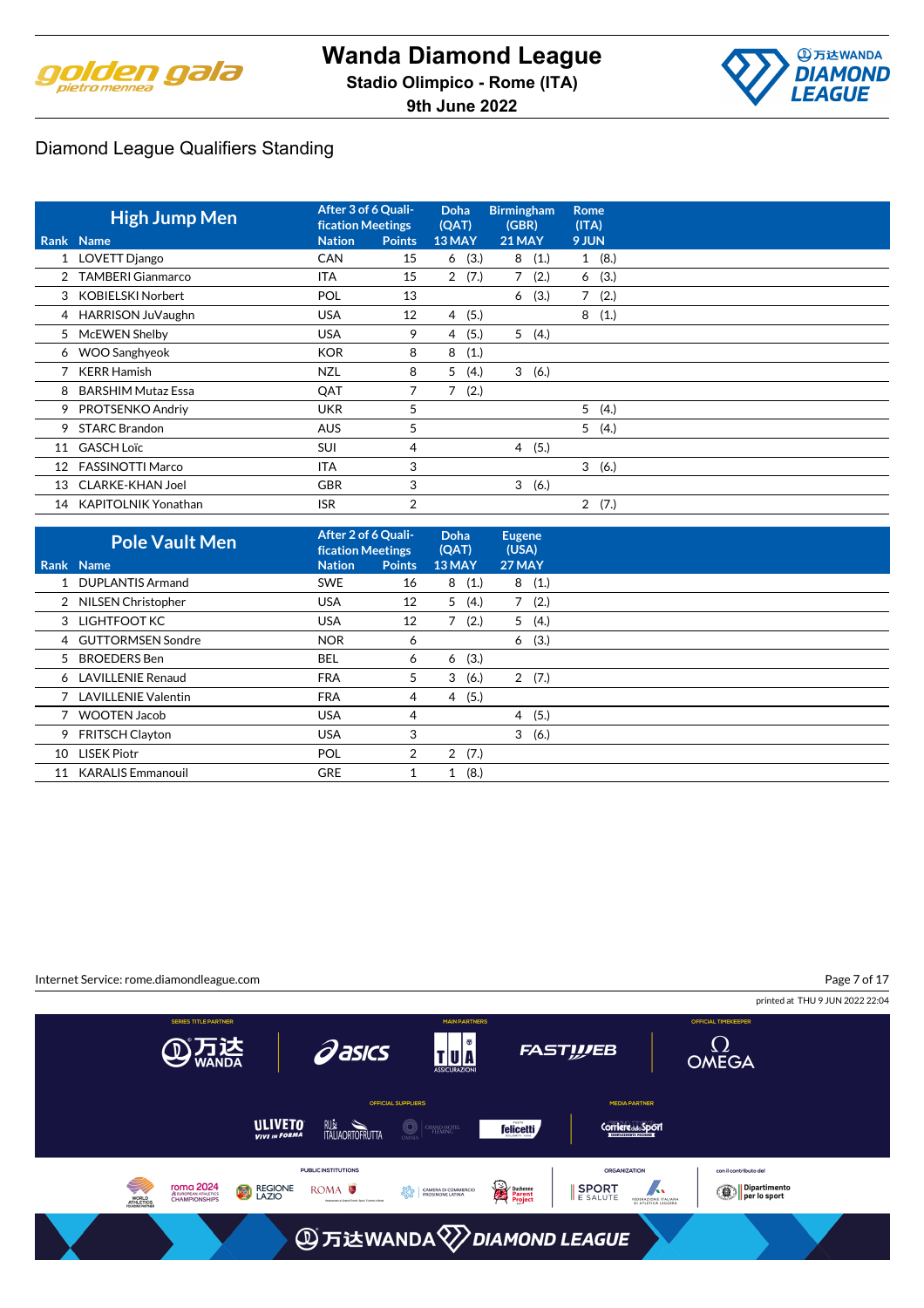



| Long Jump Men         | After 1 of 4 Quali-<br><b>fication Meetings</b> |               | <b>Rabat</b><br>(MAR) |
|-----------------------|-------------------------------------------------|---------------|-----------------------|
| Rank Name             | <b>Nation</b>                                   | <b>Points</b> | 5 JUN                 |
| 1 TENTOGLOU Miltiadis | <b>GRE</b>                                      | 8             | (1.)<br>8             |
| 2 EHAMMER Simon       | <b>SUI</b>                                      |               | (2.)                  |
| 3 MASSÓ Maykel        | <b>CUB</b>                                      | 6             | (3.)<br>6             |
| 4 MONTLER Thobias     | <b>SWE</b>                                      | 5             | (4.)<br>5             |
| 5 LASA Emiliano       | <b>URU</b>                                      | 4             | (5.)<br>4             |
| 6 SAMAAI Ruswahl      | <b>RSA</b>                                      | 3             | (6.)<br>3             |
| HARRISON JuVaughn     | <b>USA</b>                                      | 2             | (7.)<br>2             |
| 8 HAJJAJI Yasin       | <b>MAR</b>                                      |               | (8.)                  |

|    | <b>Shot Put Men</b>   | After 2 of 4 Quali-<br><b>fication Meetings</b> |                | <b>Eugene</b><br>(USA) | <b>Rome</b><br>(ITA) |       |  |
|----|-----------------------|-------------------------------------------------|----------------|------------------------|----------------------|-------|--|
|    | Rank Name             | <b>Nation</b>                                   | <b>Points</b>  | <b>27 MAY</b>          | 9 JUN                |       |  |
|    | 1 KOVACS Joe          | <b>USA</b>                                      | 15             | 7(2.)                  |                      | 8(1.) |  |
|    | 2 CROUSER Ryan        | <b>USA</b>                                      | 8              | 8<br>(1.)              |                      |       |  |
|    | 3 MIHALJEVIC Filip    | <b>CRO</b>                                      |                |                        |                      | 7(2.) |  |
|    | 4 WALSH Tomas         | <b>NZL</b>                                      | 6              | (3.)<br>6              |                      |       |  |
|    | 5 BUKOWIECKI Konrad   | POL                                             | 6              |                        | 6                    | (3.)  |  |
|    | 6 PONZIO Nick         | ITA                                             | 6              | 3<br>(6.)              | 3                    | (6.)  |  |
|    | 7 HILL Darrell        | <b>USA</b>                                      | 5              | 5<br>(4.)              |                      |       |  |
|    | 8 ROMANI Darlan       | <b>BRA</b>                                      | 5              |                        |                      | 5(4.) |  |
|    | 9 SINANCEVIC Armin    | <b>SRB</b>                                      | 4              |                        |                      | 4(5.) |  |
| 10 | <b>WEIR Zane</b>      | <b>ITA</b>                                      | 4              | 4(5.)                  |                      |       |  |
| 11 | <b>HARATYK Michal</b> | POL                                             | $\overline{2}$ |                        |                      | 2(7.) |  |
|    | 12 STORL David        | <b>GER</b>                                      |                |                        | $\mathbf{1}$         | (8.)  |  |

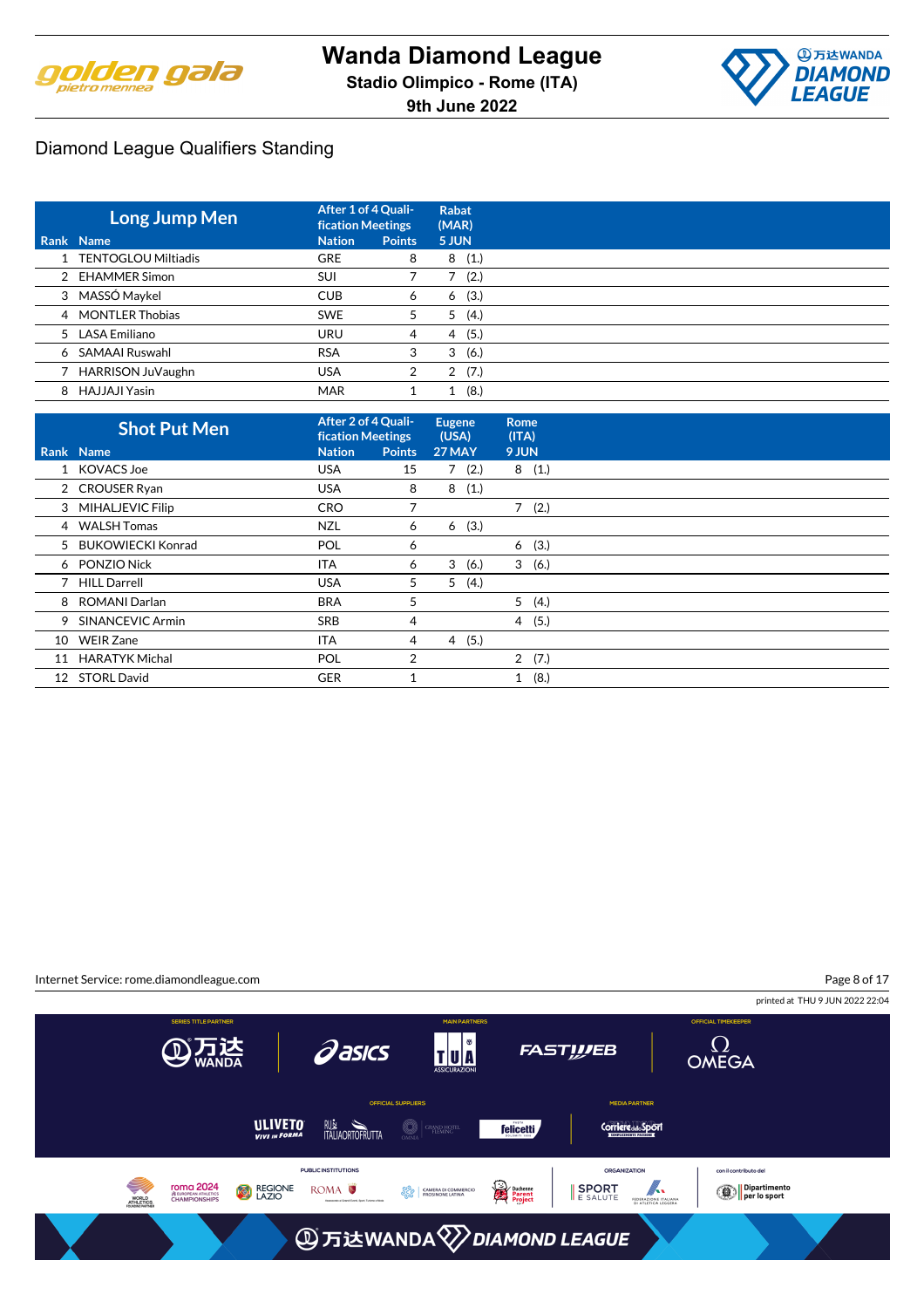



|    | <b>Discus Throw Men</b> | <b>fication Meetings</b> |               | After 2 of 4 Quali- Birmingham<br>(GBR) | (MAR)        | <b>Rabat</b> |
|----|-------------------------|--------------------------|---------------|-----------------------------------------|--------------|--------------|
|    | Rank Name               | <b>Nation</b>            | <b>Points</b> | <b>21 MAY</b>                           | 5 JUN        |              |
|    | 1 CEH Kristjan          | <b>SLO</b>               | 16            | (1.)<br>8                               | 8            | (1.)         |
|    | 2 STÅHL Daniel          | <b>SWE</b>               | 13            | (3.)<br>6                               | 7            | (2.)         |
|    | 3 GUDŽIUS Andrius       | LTU                      | 12            | 7<br>(2.)                               | 5            | (4.)         |
|    | 4 DENNY Matthew         | <b>AUS</b>               | 10            | (5.)<br>4                               |              | 6(3.)        |
|    | 5 WEIßHAIDINGER Lukas   | <b>AUT</b>               | 9             | 5<br>(4.)                               |              | 4 (5.)       |
|    | 6 MATTIS Sam            | <b>USA</b>               | 3             |                                         | 3            | (6.)         |
|    | <b>PERCY Nicholas</b>   | <b>GBR</b>               | 3             | 3<br>(6.)                               |              |              |
|    | 8 OKOYE Lawrence        | <b>GBR</b>               | 2             |                                         |              | 2(7.)        |
| 9  | <b>URBANEK Robert</b>   | POL                      | 2             | 2(7.)                                   |              |              |
| 10 | <b>ROSE Alex</b>        | SAM                      |               |                                         | $\mathbf{1}$ | (8.)         |
| 11 | PETTERSSON Simon        | <b>SWE</b>               |               | (8.)<br>1                               |              |              |

| <b>Javelin Throw Men</b> |               | After 1 of 4 Quali-<br><b>fication Meetings</b> |                        |
|--------------------------|---------------|-------------------------------------------------|------------------------|
| Rank Name                | <b>Nation</b> | <b>Points</b>                                   | 13 MAY                 |
| 1 PETERS Anderson        | <b>GRN</b>    | 8                                               | (1.)<br>8              |
| 2 VADLEJCH Jakub         | <b>CZE</b>    |                                                 | (2.)                   |
| 3 WEBER Julian           | <b>GER</b>    | 6                                               | (3.)<br>6              |
| 4 RAMOS Leandro          | <b>POR</b>    | 5                                               | (4.)<br>5              |
| 5 MARDARE Andrian        | <b>MDA</b>    | 4                                               | (5.)<br>$\overline{4}$ |
| 6 VESELÝ Vítezslav       | <b>CZE</b>    | 3                                               | (6.)<br>3              |
| 7 RÖHLER Thomas          | <b>GER</b>    | 2                                               | (7.)<br>2              |
| 8 AMB Kim                | <b>SWE</b>    |                                                 | (8.)                   |

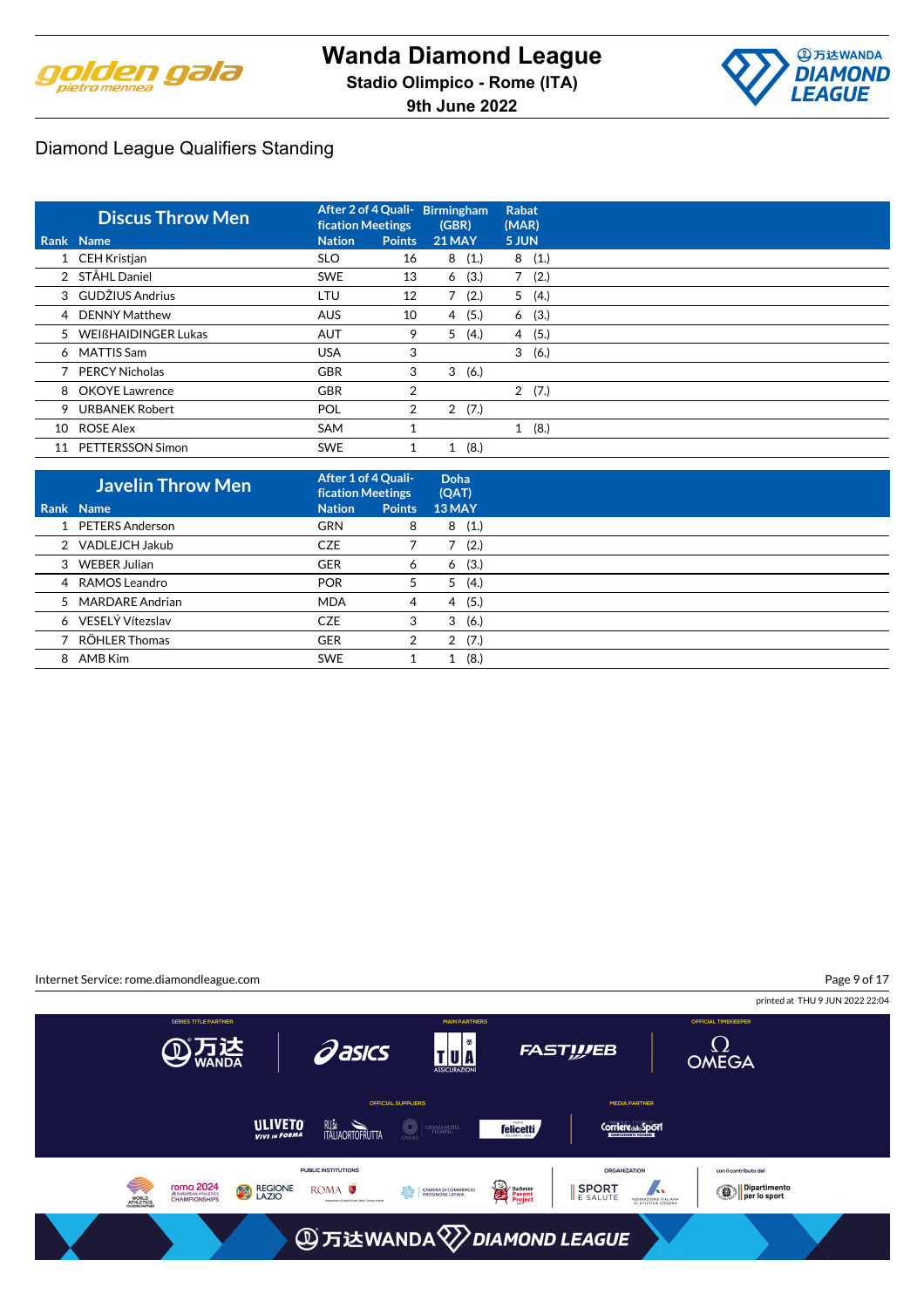



|    | 100m Women                  | <b>fication Meetings</b> |                | After 3 of 7 Quali- Birmingham<br>(GBR) | <b>Eugene</b><br>(USA) | <b>Rabat</b><br>(MAR) |
|----|-----------------------------|--------------------------|----------------|-----------------------------------------|------------------------|-----------------------|
|    | Rank Name                   | <b>Nation</b>            | <b>Points</b>  | <b>21 MAY</b>                           | 27 MAY                 | 5 JUN                 |
|    | THOMPSON-HERAH Elaine       | JAM                      | 16             |                                         | 8<br>(1.)              | 8(1.)                 |
|    | <b>JACKSON Shericka</b>     | <b>JAM</b>               | 13             | 7<br>(2.)                               | (3.)<br>6              |                       |
| 3  | <b>ASHER-SMITH Dina</b>     | <b>GBR</b>               | 13             | (1.)<br>8                               | (4.)<br>5              |                       |
|    | 4 TA LOU Marie-Josée        | <b>CIV</b>               | 10             |                                         | 3<br>(6.)              | $7^{\circ}$<br>(2.)   |
| 5. | <b>RICHARDSON Sha'Carri</b> | <b>USA</b>               | $\overline{7}$ |                                         | 7<br>(2.)              |                       |
|    | 6 NEITA Daryll              | <b>GBR</b>               | 6              | (3.)<br>6                               |                        |                       |
|    | <b>MORRISON Natasha</b>     | <b>JAM</b>               | 6              |                                         |                        | (3.)<br>6             |
| 8  | <b>BRISCO Mikiah</b>        | <b>USA</b>               | 5              | 5<br>(4.)                               |                        |                       |
| 9  | <b>BAZOLO Lorène Dorcas</b> | <b>POR</b>               | 5              |                                         |                        | 5<br>(4.)             |
| 10 | <b>TERRY Twanisha</b>       | <b>USA</b>               | 4              |                                         | 4(5.)                  |                       |
| 11 | <b>THOMAS Gabrielle</b>     | <b>USA</b>               | 4              | 4(5.)                                   |                        |                       |
| 12 | del PONTE Ajla              | <b>SUI</b>               | 4              |                                         |                        | 4(5.)                 |
| 13 | SMITH-BARNETT Destiny       | <b>USA</b>               | 3              | 3<br>(6.)                               |                        |                       |
| 14 | EDDOU Hajar                 | <b>MAR</b>               | 3              |                                         |                        | 3<br>(6.)             |
| 15 | <b>KAMBUNDJI Mujinga</b>    | SUI                      | 2              |                                         | 2(7.)                  |                       |
| 16 | <b>STURGIS Cambrea</b>      | <b>USA</b>               | $\overline{2}$ | $\overline{2}$<br>(7.)                  |                        |                       |
| 17 | <b>DANIELS Teahna</b>       | <b>USA</b>               | 1              |                                         | 1(8.)                  |                       |
| 18 | <b>STRACHAN Anthonique</b>  | <b>BAH</b>               | 1              | (8.)<br>1                               |                        |                       |

|    | 200m Women              | After 2 of 6 Quali-<br><b>fication Meetings</b> |                | <b>Doha</b><br>(QAT) | <b>Rome</b><br>(ITA) |
|----|-------------------------|-------------------------------------------------|----------------|----------------------|----------------------|
|    | Rank Name               | <b>Nation</b>                                   | <b>Points</b>  | 13 MAY               | 9 JUN                |
|    | 1 JACKSON Shericka      | JAM                                             | 15             | 7(2.)                | 8(1.)                |
|    | 2 ASHER-SMITH Dina      | <b>GBR</b>                                      | 12             | (3.)<br>6            | (3.)<br>6            |
|    | 3 THOMAS Gabrielle      | <b>USA</b>                                      | 8              | (1.)<br>8            |                      |
|    | 4 THOMPSON-HERAH Elaine | <b>JAM</b>                                      | 7              |                      | 7<br>(2.)            |
|    | 5 MILLER-UIBO Shaunae   | <b>BAH</b>                                      | 5              |                      | 5(4.)                |
|    | 6 CLARK Tamara          | <b>USA</b>                                      | 5              | 5(4.)                |                      |
|    | 7 TA LOU Marie-Josée    | <b>CIV</b>                                      | 4              |                      | 4(5.)                |
| 8  | STRACHAN Anthonique     | <b>BAH</b>                                      | 4              | 4(5.)                |                      |
|    | 9 KAMBUNDJI Mujinga     | <b>SUI</b>                                      | 3              |                      | 3(6.)                |
| 10 | DOBBIN Beth             | <b>GBR</b>                                      | 3              | 3<br>(6.)            |                      |
|    | 11 FELIX Allyson        | <b>USA</b>                                      | 2              |                      | 2(7.)                |
| 12 | <b>BRYANT Dezerea</b>   | <b>USA</b>                                      | $\overline{2}$ | 2<br>(7.)            |                      |
| 13 | RAY Shannon             | <b>USA</b>                                      |                | (8.)<br>$\mathbf{1}$ |                      |
| 14 | KADDARI Dalia           | <b>ITA</b>                                      |                |                      | (8.)<br>1            |

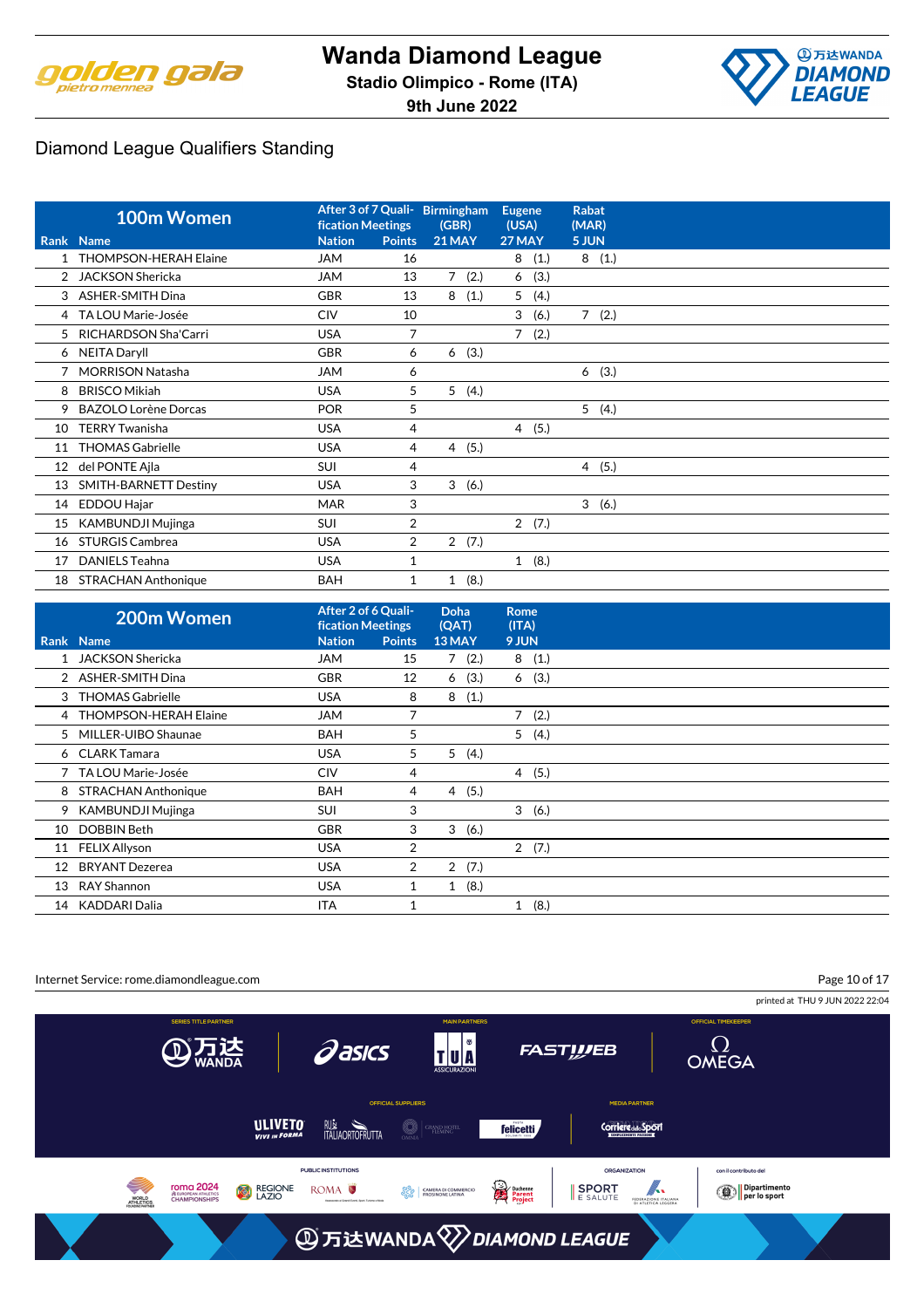



|                 | 400m Women                |               | After 2 of 7 Quali-<br><b>fication Meetings</b> |                        | Rabat<br>(MAR)         |  |
|-----------------|---------------------------|---------------|-------------------------------------------------|------------------------|------------------------|--|
|                 | Rank Name                 | <b>Nation</b> | <b>Points</b>                                   | 13 MAY                 | 5 JUN                  |  |
|                 | 1 PAULINO Marileidy       | <b>DOM</b>    | 16                                              | (1.)<br>8              | 8<br>(1.)              |  |
|                 | 2 McPHERSON Stephenie Ann | JAM           | 13                                              | 7<br>(2.)              | (3.)<br>6              |  |
|                 | 3 WILLIAMS Sada           | <b>BAR</b>    | 12                                              | 5<br>(4.)              | $\overline{7}$<br>(2.) |  |
|                 | 4 MILLER-UIBO Shaunae     | <b>BAH</b>    | 6                                               | (3.)<br>6              |                        |  |
|                 | 5 BECKER Sophie           | <b>IRL</b>    | 5                                               |                        | 5(4.)                  |  |
|                 | 6 VONDROVÁ Lada           | <b>CZE</b>    | 4                                               |                        | 4(5.)                  |  |
|                 | 7 McLEOD Candice          | <b>JAM</b>    | 4                                               | (5.)<br>$\overline{4}$ |                        |  |
|                 | 8 AZEVEDO Cátia           | <b>POR</b>    | 3                                               |                        | 3(6.)                  |  |
|                 | 9 KACZMAREK Natalia       | POL           | 3                                               | 3<br>(6.)              |                        |  |
| 10              | <b>HEALY Phil</b>         | <b>IRL</b>    | $\overline{2}$                                  |                        | 2(7.)                  |  |
| 11              | <b>ELLIS Kendall</b>      | <b>USA</b>    | 2                                               | 2(7.)                  |                        |  |
| 12 <sup>°</sup> | <b>LAUS Camille</b>       | <b>BEL</b>    |                                                 |                        | (8.)<br>1              |  |
| 13              | <b>IRBY Lynna</b>         | <b>USA</b>    |                                                 | (8.)<br>1              |                        |  |

|    | 800m Women                 | <b>fication Meetings</b> |                | After 3 of 7 Quali- Birmingham<br>(GBR) | <b>Eugene</b><br>(USA) | <b>Rome</b><br>(ITA) |
|----|----------------------------|--------------------------|----------------|-----------------------------------------|------------------------|----------------------|
|    | Rank Name                  | <b>Nation</b>            | <b>Points</b>  | <b>21 MAY</b>                           | 27 MAY                 | 9 JUN                |
|    | 1 HODGKINSON Keely         | <b>GBR</b>               | 16             | (1.)<br>8                               | 8(1.)                  |                      |
|    | 2 LAMOTE Renelle           | <b>FRA</b>               | 14             | (2.)<br>7                               |                        | 7(2.)                |
|    | 3 GOULE Natoya             | <b>JAM</b>               | 14             | (3.)<br>6                               | 5(4.)                  | 3(6.)                |
|    | 4 HURTA Sage               | <b>USA</b>               | 9              | 5 <sup>1</sup><br>(4.)                  | 4(5.)                  |                      |
| 5  | <b>MU Athing</b>           | <b>USA</b>               | 8              |                                         |                        | 8(1.)                |
|    | 6 WILSON Ajee              | <b>USA</b>               | $\overline{7}$ |                                         | 7<br>(2.)              |                      |
|    | ROGERS Raevyn              | <b>USA</b>               | 6              |                                         | (3.)<br>6              |                      |
| 8  | BELLÒ Elena                | <b>ITA</b>               | 6              |                                         |                        | 6(3.)                |
|    | 9 MORAA Mary               | <b>KEN</b>               | 5              |                                         |                        | 5<br>(4.)            |
| 10 | <b>HAILU Freweyni</b>      | <b>ETH</b>               | 4              |                                         |                        | 4(5.)                |
| 11 | <b>BELL Alexandra</b>      | <b>GBR</b>               | 4              | (5.)<br>$\overline{4}$                  |                        |                      |
| 12 | <b>BUTTERWORTH Lindsey</b> | CAN                      | 3              | 2(7.)                                   |                        | 1(8.)                |
| 13 | NAKAAYI Halimah            | <b>UGA</b>               | 3              |                                         | 3(6.)                  |                      |
| 14 | <b>HERING Christina</b>    | <b>GER</b>               | 3              | 3(6.)                                   |                        |                      |
| 15 | <b>BISSET Catriona</b>     | <b>AUS</b>               | $\overline{2}$ |                                         |                        | 2(7.)                |
| 16 | <b>WILSON Allie</b>        | <b>USA</b>               | $\overline{2}$ |                                         | 2(7.)                  |                      |
| 17 | <b>REEKIE Jemma</b>        | <b>GBR</b>               | $\mathbf{1}$   |                                         | 1(8.)                  |                      |
| 18 | <b>SHANAHAN Louise</b>     | <b>IRL</b>               | 1              | (8.)<br>1                               |                        |                      |

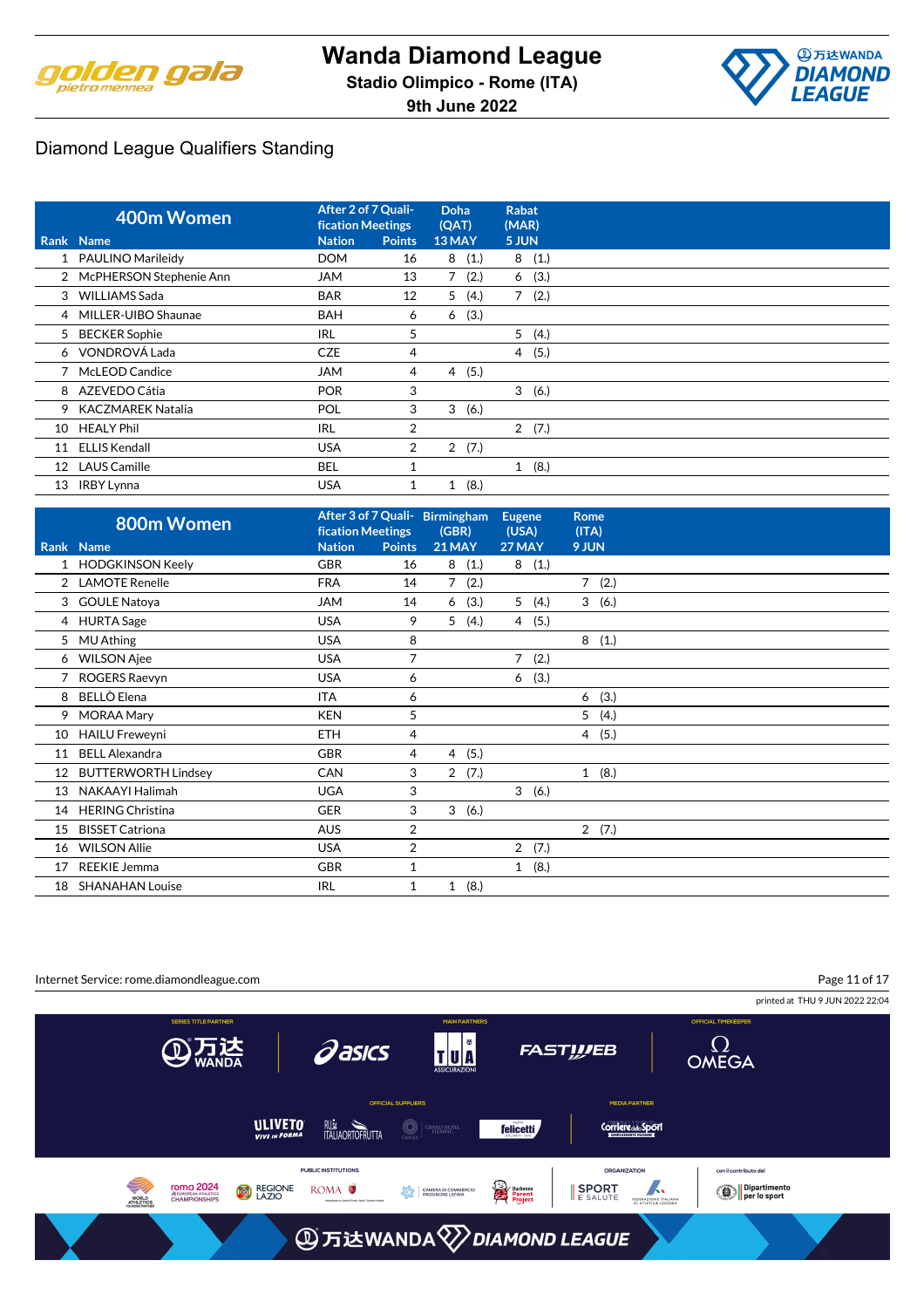



|                | 1500m Women                    | <b>fication Meetings</b> |                | After 4 of 7 Quali- Birmingham<br>(GBR) | <b>Eugene</b><br>(USA) | <b>Rabat</b><br>(MAR) | <b>Rome</b><br>(ITA)   |
|----------------|--------------------------------|--------------------------|----------------|-----------------------------------------|------------------------|-----------------------|------------------------|
|                | Rank Name                      | <b>Nation</b>            | <b>Points</b>  | <b>21 MAY</b>                           | 27 MAY                 | 5 JUN                 | 9 JUN                  |
| $\mathbf{1}$   | <b>MESHESHA Hirut</b>          | <b>ETH</b>               | 16             |                                         |                        | 8(1.)                 | 8<br>(1.)              |
| $\overline{2}$ | <b>MUIR Laura</b>              | <b>GBR</b>               | 14             | 8(1.)                                   |                        |                       | (3.)<br>6              |
| 3              | <b>EMBAYE Axumawit</b>         | <b>ETH</b>               | 13             |                                         |                        | (3.)<br>6             | $7^{\circ}$<br>(2.)    |
|                | 4 HULL Jessica                 | <b>AUS</b>               | 11             | 7(2.)                                   | 4(5.)                  |                       |                        |
| 5              | MAGEEAN Ciara                  | <b>IRL</b>               | 10             | 5(4.)                                   |                        |                       | 5(4.)                  |
|                | 6 HAILU Freweyni               | ETH                      | 9              |                                         | 2(7.)                  | 7(2.)                 |                        |
| 7              | <b>KIPYEGON Faith</b>          | <b>KEN</b>               | 8              |                                         | (1.)<br>8              |                       |                        |
| 8              | <b>TSEGAY Gudaf</b>            | <b>ETH</b>               | $\overline{7}$ |                                         | $\overline{7}$<br>(2.) |                       |                        |
| 9              | DEBUES-STAFFORD Gabriela       | CAN                      | 6              |                                         | (3.)<br>6              |                       |                        |
| 10             | McGEE Cory Ann                 | <b>USA</b>               | 6              | $\overline{2}$<br>(7.)                  |                        |                       | (5.)<br>$\overline{4}$ |
| 11             | <b>CHEBET Winny</b>            | <b>KEN</b>               | 6              | (3.)<br>6                               |                        |                       |                        |
| 12             | <b>JOHNSON Sinclaire</b>       | <b>USA</b>               | 5              |                                         | 5(4.)                  |                       |                        |
| 13             | <b>GRIFFITH Georgia</b>        | <b>AUS</b>               | 5              |                                         |                        | 5<br>(4.)             |                        |
| 14             | <b>BOBOCEA Claudia Mihaela</b> | ROU                      | 4              |                                         |                        | 4(5.)                 |                        |
| 15             | <b>REEKIE Jemma</b>            | <b>GBR</b>               | 4              | 4(5.)                                   |                        |                       |                        |
| 16             | <b>ST. PIERRE Elle</b>         | <b>USA</b>               | 3              |                                         | 3<br>(6.)              |                       |                        |
| 17             | NANYONDO Winnie                | <b>UGA</b>               | 3              |                                         | 1(8.)                  | 2(7.)                 |                        |
| 18             | <b>ALEMU Habitam</b>           | <b>ETH</b>               | 3              |                                         |                        | 3(6.)                 |                        |
| 19             | <b>SABBATINI Gaia</b>          | <b>ITA</b>               | 3              |                                         |                        |                       | 3(6.)                  |
| 20             | PÉREZ Marta                    | <b>ESP</b>               | 3              | 3(6.)                                   |                        |                       |                        |
| 21             | GRØVDAL Karoline Bjerkeli      | <b>NOR</b>               | $\overline{2}$ |                                         |                        |                       | 2(7.)                  |
| 22             | <b>JEBITOK Edinah</b>          | <b>KEN</b>               | $\mathbf 1$    |                                         |                        | 1(8.)                 |                        |
| 23             | del BUONO Federica             | <b>ITA</b>               | 1              |                                         |                        |                       | 1(8.)                  |
|                | 24 SNOWDEN Katie               | <b>GBR</b>               | $\mathbf{1}$   | 1(8.)                                   |                        |                       |                        |

Page 12 of 17Internet Service: rome.diamondleague.com printed at THU 9 JUN 2022 22:04 TU<sup>N</sup>  $\Omega$ OMEGA **Pasics ④万达 FASTWEB MEDIA PARTNER** ULIVETO **RUM**<br>ITALIAORTOFRUTTA  $\bigcirc \mid$ grand hotel **felicetti Corriere del Sport** PUBLIC INSTITUTIONS ORGANIZATION con il contributo del **TOMA 2024**<br>
SEUROPEAN ATHLETICS<br>
CHAMPIONSHIPS SPORT FEDERAZIONE ITALIANA Dipartimento<br>Pler lo sport Ş ROMA<sup>O</sup> REGIONE Duchenne<br>Parent<br>Project  $\left|\frac{\partial \mathcal{R}_0}{\partial \mathcal{R}_0}\right|$  CAMERA DI COMME WORLD<br>ATHLETICS **③万达WANDA**<sup>√</sup>DIAMOND LEAGUE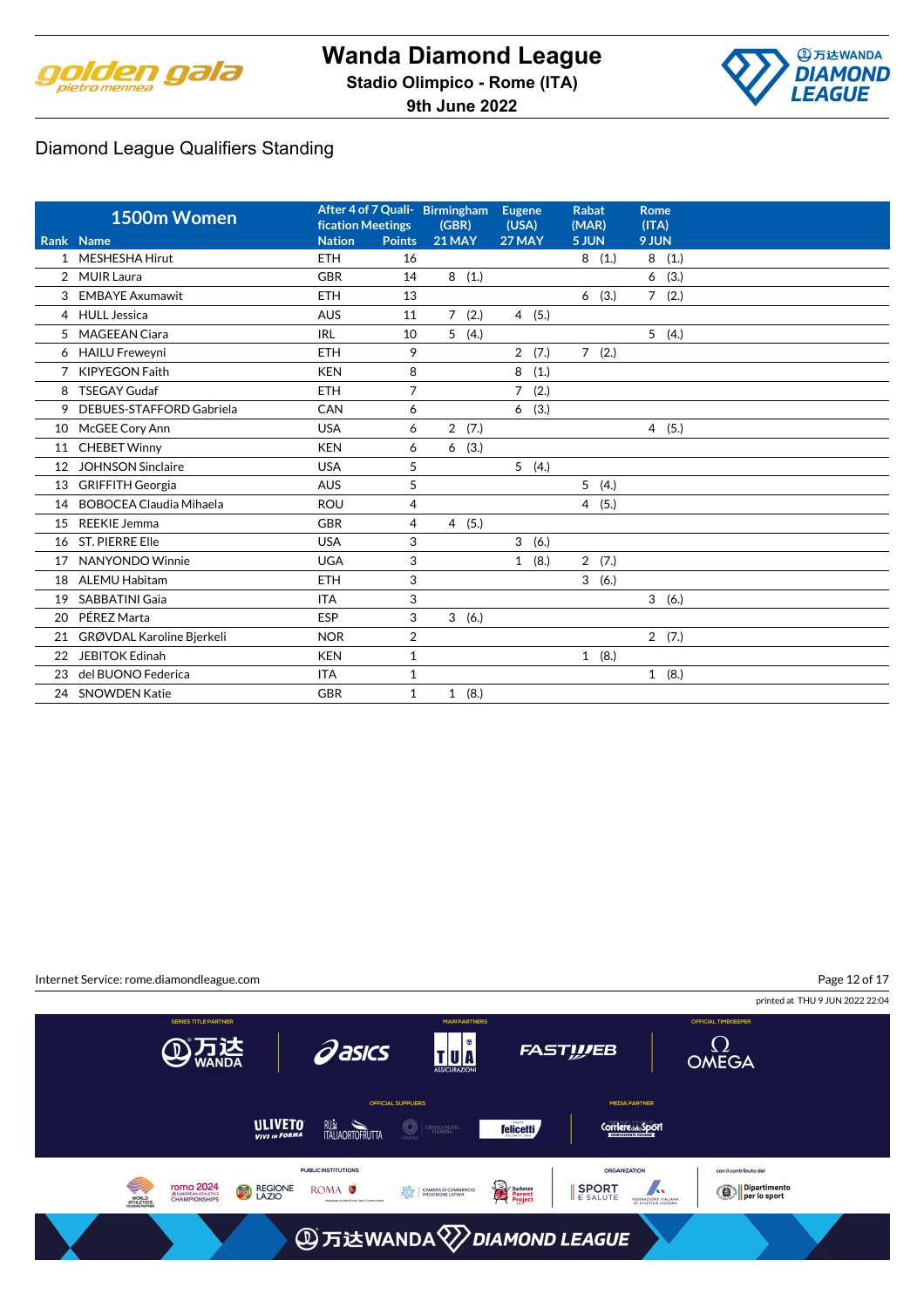

**A**万达WANDA **DIAMOND LEAGUE** 

|                 | 5000m Women                | After 3 of 7 Quali-<br><b>fication Meetings</b> |                | <b>Doha</b><br>(QAT) | <b>Birmingham</b><br>(GBR) | <b>Rabat</b><br>(MAR) |
|-----------------|----------------------------|-------------------------------------------------|----------------|----------------------|----------------------------|-----------------------|
|                 | Rank Name                  | <b>Nation</b>                                   | <b>Points</b>  | 13 MAY               | $21$ MAY                   | 5 JUN                 |
|                 | 1 NIYONSABA Francine       | <b>BDI</b>                                      | 8              | (1.)<br>8            |                            |                       |
|                 | 2 CHERONO Mercy            | <b>KEN</b>                                      | 8              |                      |                            | 8<br>(1.)             |
| 3               | <b>SEYAUM Dawit</b>        | <b>ETH</b>                                      | 8              |                      | 8(1.)                      |                       |
| 4               | <b>KIPYEGON Faith</b>      | <b>KEN</b>                                      | $\overline{7}$ | 7(2.)                |                            |                       |
| 5               | <b>MARKOVC Amy-Eloise</b>  | <b>GBR</b>                                      | $\overline{7}$ |                      |                            | 7(2.)                 |
|                 | 6 WORKU Fantu              | <b>ETH</b>                                      | $\overline{7}$ | 1(8.)                | (3.)<br>6                  |                       |
| 7               | FEYSA Hawi                 | <b>ETH</b>                                      | $\overline{7}$ |                      | $7^{\circ}$<br>(2.)        |                       |
| 8               | <b>HULL Jessica</b>        | <b>AUS</b>                                      | 6              | 6<br>(3.)            |                            |                       |
| 9               | EISA Medina                | <b>ETH</b>                                      | 6              |                      |                            | (3.)<br>6             |
| 10              | <b>CAN Yasemin</b>         | <b>TUR</b>                                      | 5              | 5(4.)                |                            |                       |
| 11              | <b>KITE Gloria</b>         | <b>KEN</b>                                      | 5              |                      |                            | 5(4.)                 |
| 12 <sup>°</sup> | GRØVDAL Karoline Bjerkeli  | <b>NOR</b>                                      | 5              |                      | 5(4.)                      |                       |
| 13              | <b>GEBRZIHAIR Girmawit</b> | <b>ETH</b>                                      | 4              | (5.)<br>4            |                            |                       |
| 14              | <b>KOSTER Maureen</b>      | <b>NED</b>                                      | $\overline{4}$ |                      |                            | 4(5.)                 |
| 15              | <b>KLEIN Hanna</b>         | <b>GER</b>                                      | 4              |                      | 4(5.)                      |                       |
| 16              | <b>JEBITOK Edinah</b>      | <b>KEN</b>                                      | 3              | 3<br>(6.)            |                            |                       |
| 17              | <b>ABEBE Tsiyon</b>        | <b>ETH</b>                                      | 3              |                      |                            | 3(6.)                 |
| 18              | JUDD Jessica               | <b>GBR</b>                                      | 3              |                      | 3(6.)                      |                       |
| 19              | <b>BELAYNEH Fantaye</b>    | <b>ETH</b>                                      | 2              | 2(7.)                |                            |                       |
| 20              | <b>DAVIES Rose</b>         | <b>AUS</b>                                      | 2              |                      |                            | 2(7.)                 |
| 21              | <b>LAHTI Sarah</b>         | <b>SWE</b>                                      | $\overline{2}$ |                      | 2(7.)                      |                       |
| 22              | <b>GARCÍA Marta</b>        | <b>ESP</b>                                      | 1              |                      |                            | 1(8.)                 |
|                 | 23 GALLARDO Carla          | ESP                                             | 1              |                      | 1(8.)                      |                       |

| 3000m Steeplechase Women      |               | After 1 of 5 Quali-<br><b>fication Meetings</b> |               |
|-------------------------------|---------------|-------------------------------------------------|---------------|
| Rank Name                     | <b>Nation</b> | <b>Points</b>                                   | <b>27 MAY</b> |
| 1 JERUTO Norah                | <b>KAZ</b>    | 8                                               | (1.)<br>8     |
| 2 YAVI Winfred Mutile         | <b>BRN</b>    |                                                 | (2.)          |
| 3 ABEBE Mekides               | <b>ETH</b>    | 6                                               | (3.)<br>6     |
| 4 CHEMUTAI Peruth             | <b>UGA</b>    | 5                                               | (4.)<br>5     |
| 5 GETACHEW Workua             | <b>ETH</b>    | 4                                               | (5.)<br>4     |
| 6 CHESPOL Celliphine Chepteek | <b>KEN</b>    | 3                                               | (6.)<br>3     |
| 7 CHEPKOECH Jackline          | <b>KEN</b>    | 2                                               | (7.)<br>2     |
| 8 COBURN Emma                 | <b>USA</b>    |                                                 | (8.)          |

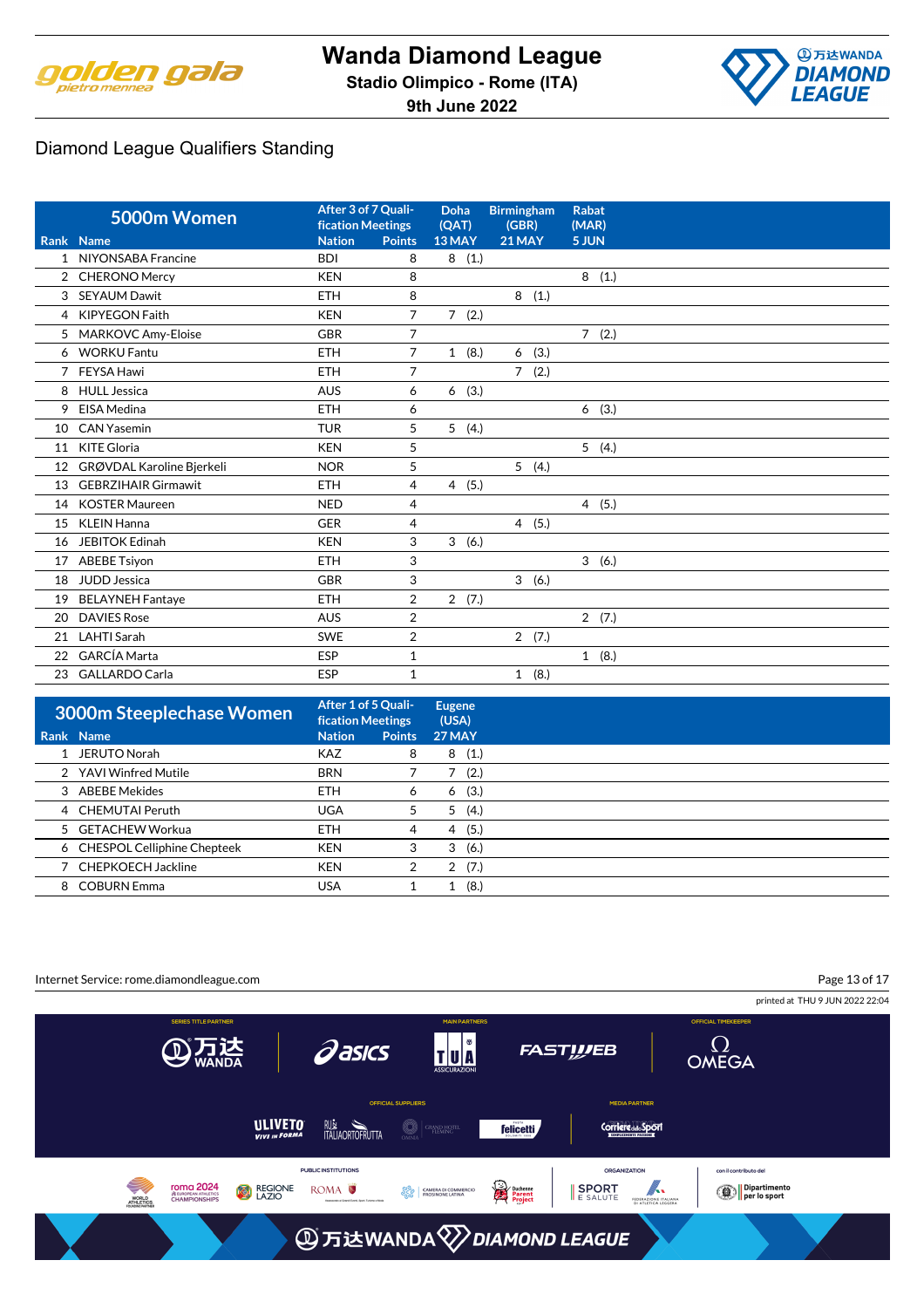



|    | <b>100m Hurdles Women</b>  | After 2 of 7 Quali-<br><b>fication Meetings</b> |                | <b>Doha</b><br>(QAT) | <b>Rome</b><br>(ITA) |  |
|----|----------------------------|-------------------------------------------------|----------------|----------------------|----------------------|--|
|    | Rank Name                  | <b>Nation</b>                                   | <b>Points</b>  | 13 MAY               | 9 JUN                |  |
|    | 1 ANDERSON Britany         | <b>JAM</b>                                      | 14             | 7(2.)                | 7(2.)                |  |
|    | 2 HARRISON Kendra          | <b>USA</b>                                      | 8              | 8<br>(1.)            |                      |  |
|    | 3 CAMACHO-QUINN Jasmine    | <b>PUR</b>                                      | 8              |                      | 8<br>(1.)            |  |
|    | 4 AMUSAN Tobi              | <b>NGR</b>                                      | 7              | 7<br>(2.)            |                      |  |
|    | 5 ALI Nia                  | <b>USA</b>                                      | 6              |                      | (3.)<br>6            |  |
|    | 6 CHARLTON Devynne         | <b>BAH</b>                                      | 5              | 5<br>(4.)            |                      |  |
|    | SKRZYSZOWSKA Pia           | POL                                             | 5              |                      | 5(4.)                |  |
| 8  | SAMBA-MAYELA Cyréna        | <b>FRA</b>                                      | 4              | (5.)<br>4            |                      |  |
| 9  | <b>WILLIAMS Danielle</b>   | <b>JAM</b>                                      | 4              |                      | 4(5.)                |  |
| 10 | <b>CUNNINGHAM Gabriele</b> | <b>USA</b>                                      | 3              | 3<br>(6.)            |                      |  |
| 11 | <b>VISSER Nadine</b>       | <b>NED</b>                                      | 3              |                      | 3<br>(6.)            |  |
| 12 | <b>TAPPER Megan</b>        | <b>JAM</b>                                      | 3              | 1(8.)                | 2(7.)                |  |
| 13 | <b>CHADWICK Payton</b>     | <b>USA</b>                                      | $\overline{2}$ | 2(7.)                |                      |  |
| 14 | <b>BOGLIOLO Luminosa</b>   | <b>ITA</b>                                      |                |                      | (8.)<br>$\mathbf{1}$ |  |

|    | <b>400m Hurdles Women</b>    | After 2 of 7 Quali-<br><b>fication Meetings</b> |               | Birmingham<br>(GBR) |      | Rome<br>(ITA)  |       |  |
|----|------------------------------|-------------------------------------------------|---------------|---------------------|------|----------------|-------|--|
|    | Rank Name                    | <b>Nation</b>                                   | <b>Points</b> | 21 MAY              |      | 9 JUN          |       |  |
|    | 1 RYZHYKOVA Anna             | <b>UKR</b>                                      | 12            | 6(3.)               |      |                | 6(3.) |  |
|    | 2 NIELSEN Lina               | <b>GBR</b>                                      | 10            | 5                   | (4.) | 5              | (4.)  |  |
| 3  | RUSSELL Janieve              | <b>JAM</b>                                      | 9             | 2                   | (7.) | 7              | (2.)  |  |
|    | 4 TKACHUK Viktoriya          | <b>UKR</b>                                      | 9             | 7                   | (2.) | $\overline{2}$ | (7.)  |  |
|    | 5 BOL Femke                  | <b>NED</b>                                      | 8             |                     |      | 8              | (1.)  |  |
|    | 6 MUHAMMAD Dalilah           | <b>USA</b>                                      | 8             | 8                   | (1.) |                |       |  |
|    | 7 CLAYTON Rushell            | JAM                                             | 4             |                     |      |                | 4(5.) |  |
| 8  | <b>WOODRUFF Gianna</b>       | <b>PAN</b>                                      | 4             | 4(5.)               |      |                |       |  |
|    | 9 FOLORUNSO Ayomide Temilade | ITA                                             | 3             |                     |      |                | 3(6.) |  |
| 10 | <b>KNIGHT Jessie</b>         | <b>GBR</b>                                      | 3             | 3                   | (6.) |                |       |  |
| 11 | <b>OLIVIERI Linda</b>        | <b>ITA</b>                                      |               |                     |      | 1              | (8.)  |  |
| 12 | <b>TURNER Jessica</b>        | <b>GBR</b>                                      |               | 1                   | (8.) |                |       |  |

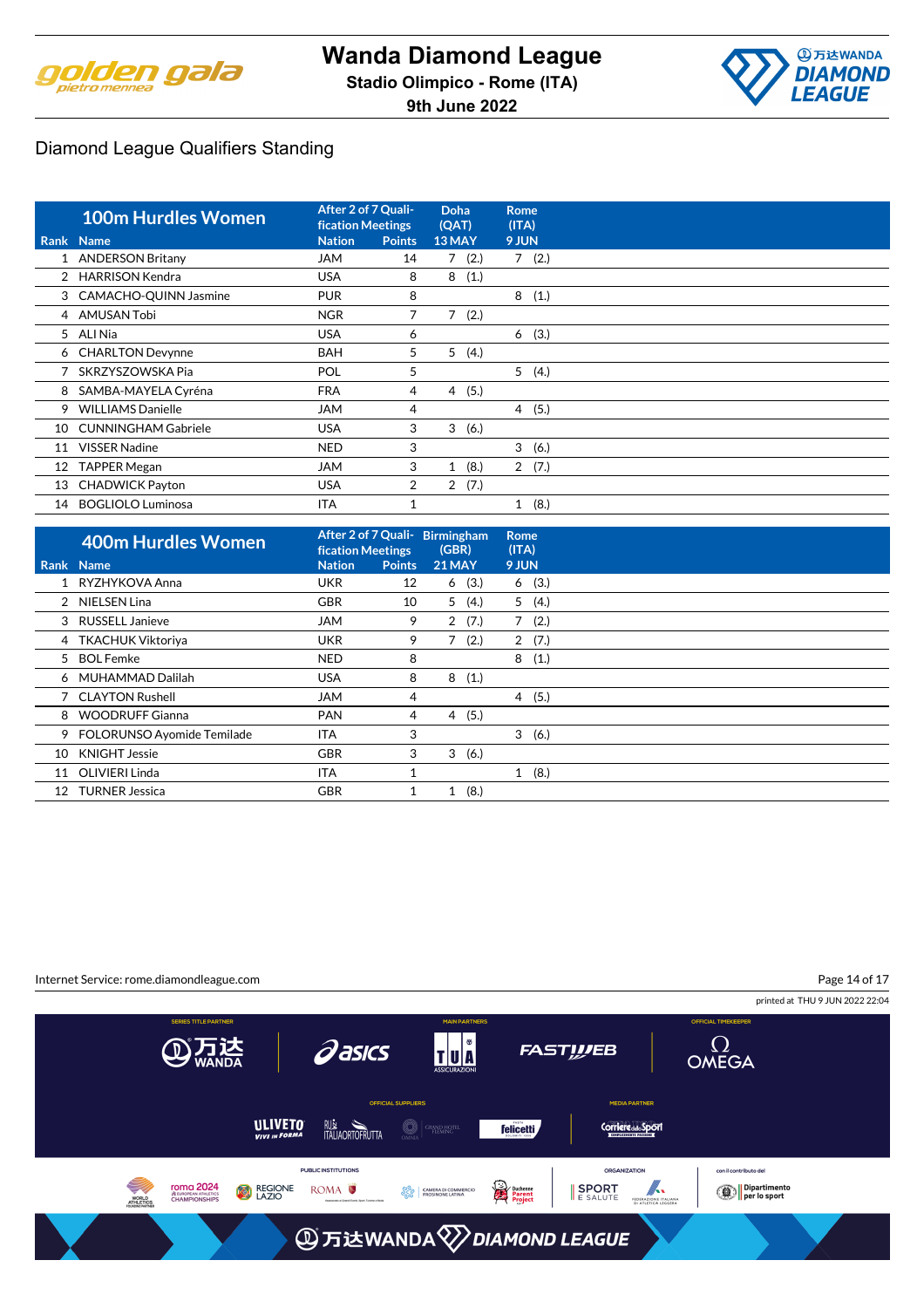



|             | <b>High Jump Women</b>  | After 2 of 6 Quali-<br><b>fication Meetings</b> |                | <b>Eugene</b><br>(USA) | <b>Rabat</b><br>(MAR)  |  |
|-------------|-------------------------|-------------------------------------------------|----------------|------------------------|------------------------|--|
| <b>Rank</b> | <b>Name</b>             | <b>Nation</b>                                   | <b>Points</b>  | 27 MAY                 | 5 JUN                  |  |
|             | 1 MAHUCHIKH Yaroslava   | <b>UKR</b>                                      | 16             | 8<br>(1.)              | 8(1.)                  |  |
|             | 2 GERASHCHENKO Iryna    | <b>UKR</b>                                      | 12             | 5<br>(4.)              | (2.)                   |  |
|             | 3 DUBOVITSKAYA Nadezhda | <b>KAZ</b>                                      | 11             | (3.)<br>6              | 5(4.)                  |  |
|             | 4 OLYSLAGERS Nicola     | <b>AUS</b>                                      | 10             | (5.)<br>4              | 6<br>(3.)              |  |
|             | 5 CUNNINGHAM Vashti     | <b>USA</b>                                      |                | (2.)                   |                        |  |
|             | 6 VALLORTIGARA Elena    | <b>ITA</b>                                      |                | (5.)<br>$\overline{4}$ | (6.)<br>3              |  |
|             | 7 LAKE Morgan           | <b>GBR</b>                                      | 4              |                        | (5.)<br>$\overline{4}$ |  |
|             | 8 LEVCHENKO Yuliya      | <b>UKR</b>                                      | 4              | 2(7.)                  | 2(7.)                  |  |
|             | 9 NILSSON Maja          | <b>SWE</b>                                      | 2              |                        | (7.)<br>$\overline{2}$ |  |
| 10          | <b>BORTHWICK Emily</b>  | <b>GBR</b>                                      | $\overline{2}$ | (7.)<br>2              |                        |  |

|    | <b>Pole Vault Women</b> | <b>fication Meetings</b> |               | After 3 of 6 Quali- Birmingham<br>(GBR) | <b>Rabat</b><br>(MAR) | Rome<br>(ITA) |
|----|-------------------------|--------------------------|---------------|-----------------------------------------|-----------------------|---------------|
|    | Rank Name               | <b>Nation</b>            | <b>Points</b> | <b>21 MAY</b>                           | 5 JUN                 | 9 JUN         |
|    | 1 MORRIS Sandi          | <b>USA</b>               | 24            | 8(1.)                                   | 8(1.)                 | 8(1.)         |
|    | 2 STEFANIDI Katerina    | <b>GRE</b>               | 16            | (2.)                                    | (3.)<br>6             | 3(6.)         |
|    | 2 SUTEJ Tina            | <b>SLO</b>               | 16            | (2.)<br>7                               | (5.)<br>4             | 5(4.)         |
|    | 4 BRADSHAW Holly        | <b>GBR</b>               | 12            |                                         | (4.)<br>5             | 7(2.)         |
|    | 5 KENNEDY Nina          | <b>AUS</b>               | 7             |                                         | 7(2.)                 |               |
|    | 6 BRUNI Roberta         | <b>ITA</b>               | 7             |                                         |                       | 7(2.)         |
|    | 6 NAGEOTTE Katie        | <b>USA</b>               | 7             | 2(7.)                                   |                       | 5(4.)         |
|    | 8 COOK Sophie           | <b>GBR</b>               | 5             | 5<br>(4.)                               |                       |               |
| 8  | KYRIAKOPOULOU Nikoleta  | <b>GRE</b>               | 5             | 3<br>(6.)                               | 2(7.)                 |               |
| 10 | <b>GROVE Emily</b>      | <b>USA</b>               | 4             | (5.)<br>4                               |                       |               |
| 10 | KYLYPKO Maryna          | <b>UKR</b>               | 4             |                                         | 4(5.)                 |               |
| 12 | PEINADO Robeilys        | <b>VEN</b>               | 2             |                                         |                       | 2(7.)         |
| 13 | <b>MOLINAROLO Elisa</b> | ITA                      |               |                                         |                       | (8.)<br>$1\,$ |

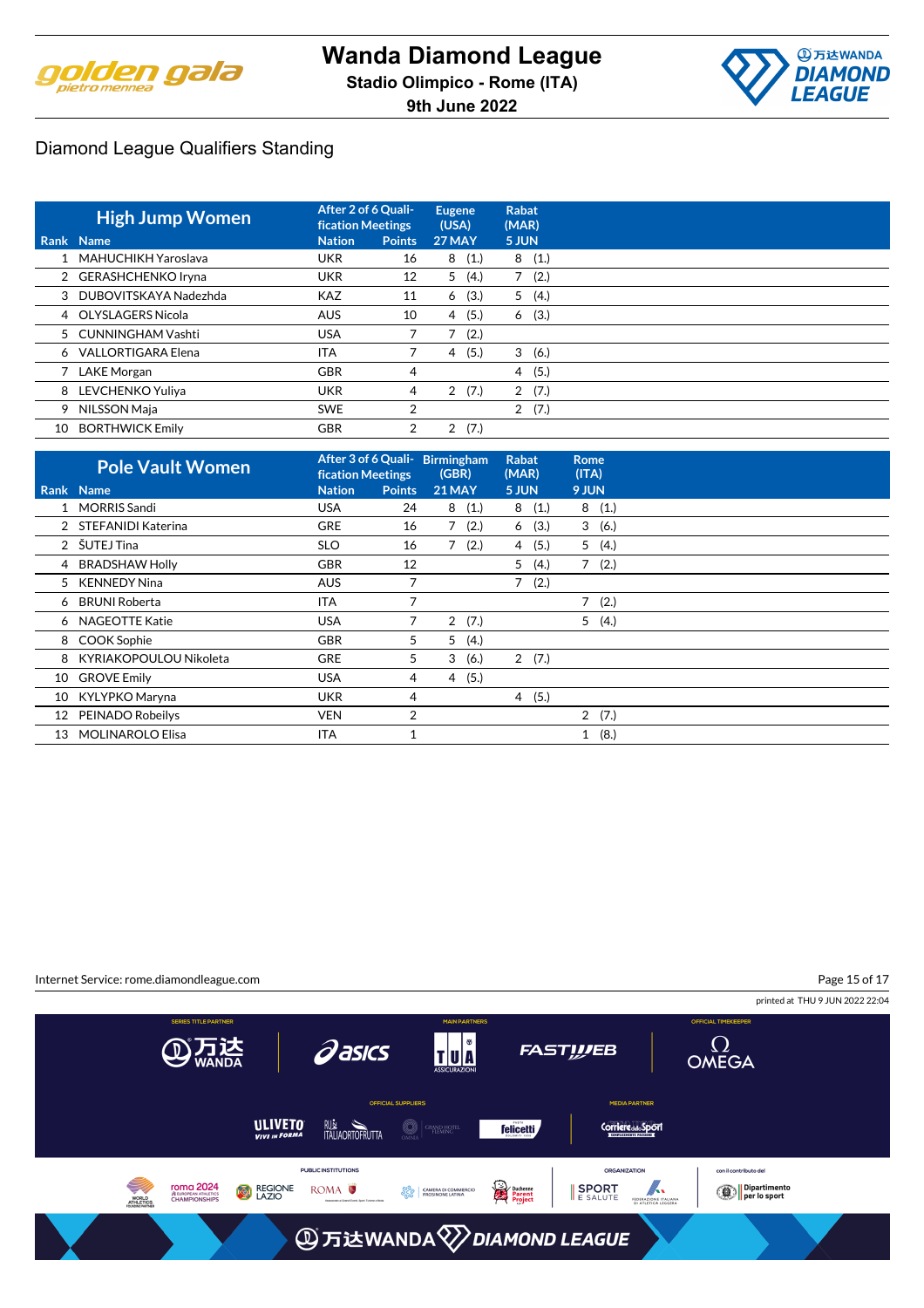



|                 | <b>Long Jump Women</b>           | After 3 of 4 Quali-<br><b>fication Meetings</b> |               | <b>Birmingham</b><br>(GBR) |       | <b>Eugene</b><br>(USA) |       | <b>Rome</b><br>(ITA) |       |
|-----------------|----------------------------------|-------------------------------------------------|---------------|----------------------------|-------|------------------------|-------|----------------------|-------|
|                 | Rank Name                        | <b>Nation</b>                                   | <b>Points</b> | <b>21 MAY</b>              |       | 27 MAY                 |       | 9 JUN                |       |
|                 | 1 MIHAMBO Malaika                | <b>GER</b>                                      | 15            |                            | 8(1.) |                        |       |                      | 7(2.) |
|                 | 2 BEKH-ROMANCHUK Maryna          | <b>UKR</b>                                      | 15            |                            | 7(2.) |                        |       | 8                    | (1.)  |
| 3               | SAGNIA Khaddi                    | <b>SWE</b>                                      | 13            |                            | 2(7.) | 8                      | (1.)  |                      | 3(6.) |
|                 | 4 BURKS Quanesha                 | <b>USA</b>                                      | 11            |                            |       | 5                      | (4.)  |                      | 6(3.) |
|                 | 5 VULETA Ivana                   | <b>SRB</b>                                      | 8             | 4                          | (5.)  | $\overline{4}$         | (5.)  |                      |       |
|                 | 6 BRUME Ese                      | <b>NGR</b>                                      | 7             |                            |       | $\overline{7}$         | (2.)  |                      |       |
|                 | SAWYERS Jazmin                   | <b>GBR</b>                                      | 7             | 5                          | (4.)  |                        |       |                      | 2(7.) |
|                 | 8 DAVIS Tara                     | <b>USA</b>                                      | 6             |                            |       | 6                      | (3.)  |                      |       |
| 9               | <b>UGEN Lorraine</b>             | <b>GBR</b>                                      | 6             | 6                          | (3.)  |                        |       |                      |       |
| 10              | <b>GARDAŠEVIC Milica</b>         | <b>SRB</b>                                      | 5             |                            |       |                        |       | 5                    | (4.)  |
| 11              | <b>NETTEY Christabel</b>         | <b>CAN</b>                                      | 4             |                            |       |                        |       |                      | 4(5.) |
| 12 <sup>2</sup> | <b>WILLIAMS Kendell</b>          | <b>USA</b>                                      | 3             | 3                          | (6.)  |                        |       |                      |       |
| 13              | <b>FOSTER Rhesa</b>              | <b>USA</b>                                      | 3             |                            |       |                        | 3(6.) |                      |       |
| 14              | <b>IAPICHINO Larissa</b>         | <b>ITA</b>                                      |               |                            |       |                        |       |                      | 1(8.) |
| 15              | <b>JOHNSON-THOMPSON Katarina</b> | <b>GBR</b>                                      | 1             | 1                          | (8.)  |                        |       |                      |       |

|    | <b>Triple Jump Women</b> | After 2 of 4 Quali-<br><b>fication Meetings</b> |               | <b>Doha</b><br>(QAT)   | Rabat<br>(MAR) |      |  |
|----|--------------------------|-------------------------------------------------|---------------|------------------------|----------------|------|--|
|    | Rank Name                | <b>Nation</b>                                   | <b>Points</b> | 13 MAY                 | 5 JUN          |      |  |
|    | RICKETTS Shanieka        | JAM                                             | 15            | 8(1.)                  | $7^{\circ}$    | (2.) |  |
|    | 2 LAFOND Thea            | <b>DMA</b>                                      | 14            | (3.)<br>6              | 8              | (1.) |  |
|    | 3 FILIPIC Neia           | <b>SLO</b>                                      | 10            | (5.)<br>4              | 6              | (3.) |  |
|    | 4 MAMONA Patrícia        | <b>POR</b>                                      | 8             | 3<br>(6.)              | 5              | (4.) |  |
| 5  | JOSE TIMA Ana Lucia      | <b>DOM</b>                                      |               | 5<br>(4.)              | $\overline{2}$ | (7.) |  |
|    | 6 BEKH-ROMANCHUK Maryna  | <b>UKR</b>                                      |               | 7<br>(2.)              |                |      |  |
|    | <b>POVEA Liadagmis</b>   | <b>CUB</b>                                      | 4             |                        | $\overline{4}$ | (5.) |  |
| 8  | PÉREZ HERNÁNDEZ Leyanis  | <b>CUB</b>                                      | 3             |                        | 3              | (6.) |  |
| 9  | <b>WILLIAMS Kimberly</b> | <b>JAM</b>                                      | 2             | (7.)<br>$\overline{2}$ |                |      |  |
| 10 | MINENKO Hanna            | <b>ISR</b>                                      |               |                        | $1\,$          | (8.) |  |
| 11 | METZGER Naomi            | <b>GBR</b>                                      |               | (8.)                   |                |      |  |